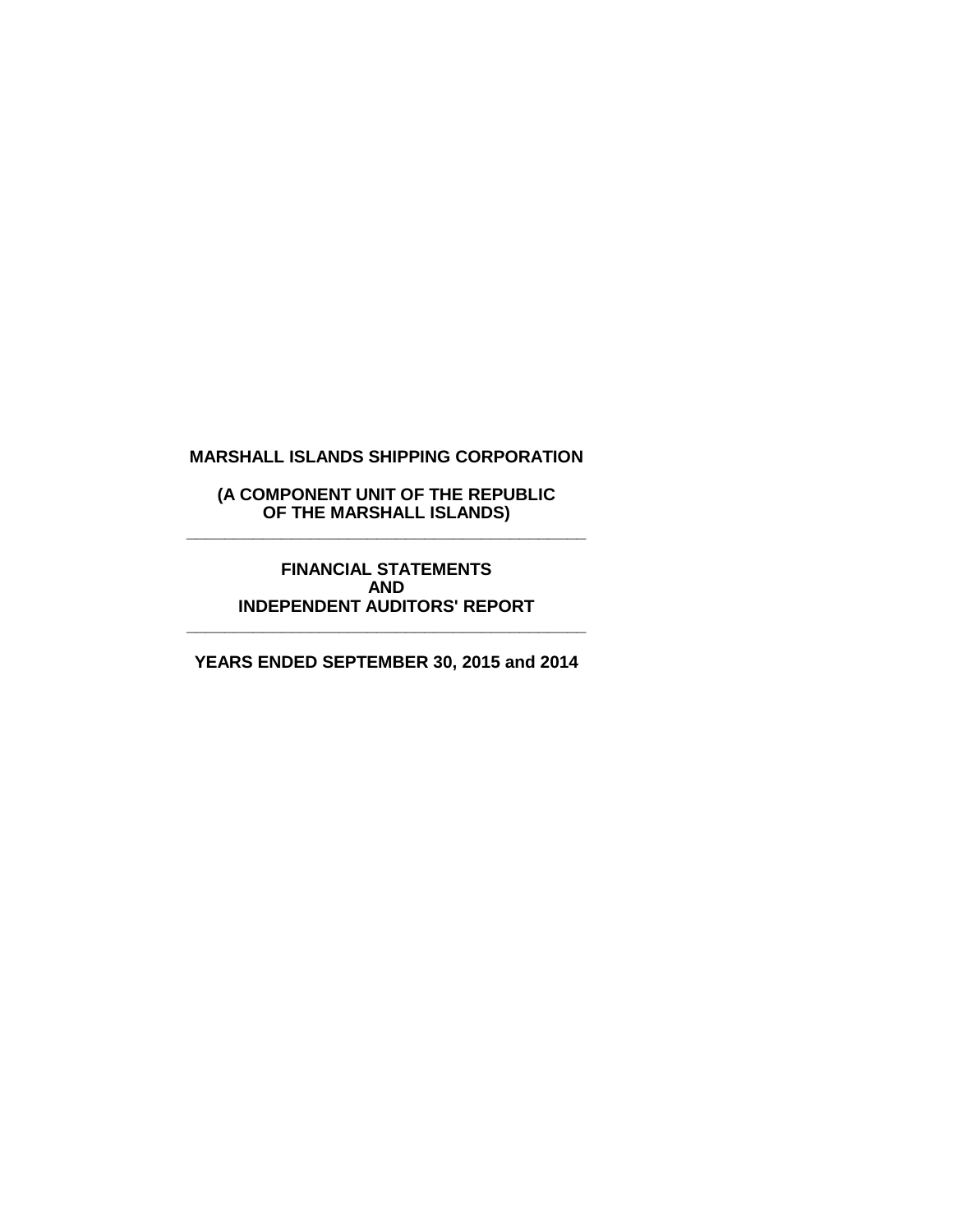## **MARSHALL ISLANDS SHIPPING CORPORATION (A COMPONENT UNIT OF THE REPUBLIC OF THE MARSHALL ISLANDS)**

## Years Ended September 30, 2015 and 2014 Table of Contents

|      |                                                                                                                                                                                                                                    | Page No.             |
|------|------------------------------------------------------------------------------------------------------------------------------------------------------------------------------------------------------------------------------------|----------------------|
| I.   | INDEPENDENT AUDITORS' REPORT                                                                                                                                                                                                       | 1                    |
| Н.   | <b>MANAGEMENT'S DISCUSSION AND ANALYSIS</b>                                                                                                                                                                                        | 3                    |
| III. | <b>FINANCIAL STATEMENTS:</b>                                                                                                                                                                                                       |                      |
|      | <b>Statements of Net Position</b><br>Statements of Revenues, Expenses and Changes in Net Position<br><b>Statements of Cash Flows</b><br><b>Notes to Financial Statements</b>                                                       | 12<br>13<br>14<br>15 |
| IV.  | INDEPENDENT AUDITORS' REPORT ON COMPLIANCE WITH<br><b>LAWS AND REGULATIONS</b>                                                                                                                                                     |                      |
|      | Independent Auditors' Report on Internal Control Over Financial<br>Reporting and on Compliance and Other Matters Based on an<br>Audit of Financial Statements Performed in Accordance with<br><b>Government Auditing Standards</b> | 22                   |
|      | Schedule of Findings and Responses                                                                                                                                                                                                 | 24                   |
|      | Unresolved Prior Year Findings                                                                                                                                                                                                     | 28                   |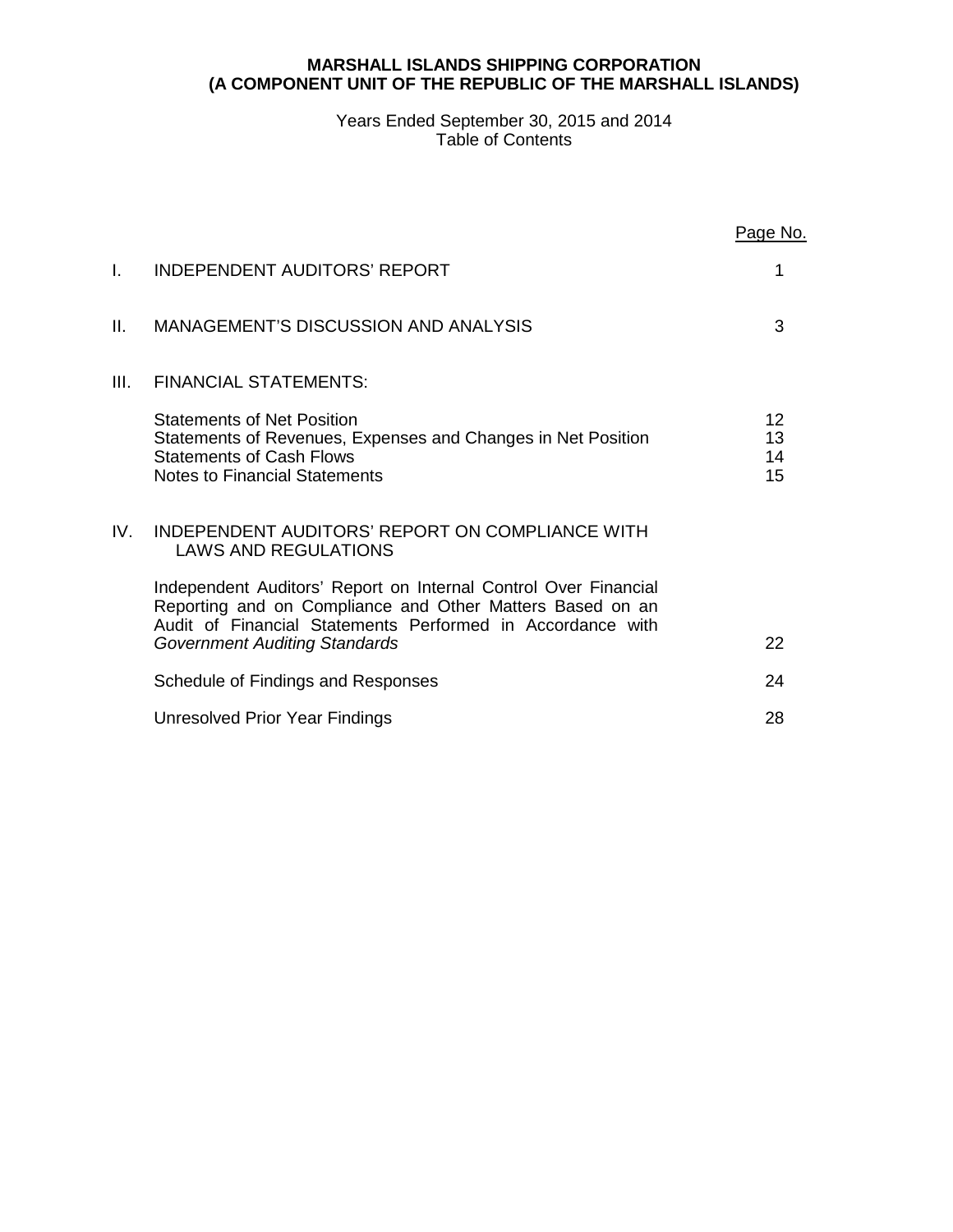

Deloitte & Touche LLP 361 South Marine Corps Drive Tamuning, GU 96913-3973 USA

Tel: (671)646-3884 Fax: (671)649-4932 www.deloitte.com

# **INDEPENDENT AUDITORS' REPORT**

Board of Directors Marshall Islands Shipping Corporation:

## **Report on the Financial Statements**

We have audited the accompanying financial statements of the Marshall Islands Shipping Corporation (MISC), a component unit of the Republic of the Marshall Islands, which comprise the statements of net position as of September 30, 2015 and 2014, and the related statements of revenues, expenses and changes in net position and of cash flows for the years then ended, and the related notes to the financial statements.

## *Management's Responsibility for the Financial Statements*

Management is responsible for the preparation and fair presentation of these financial statements in accordance with accounting principles generally accepted in the United States of America; this includes the design, implementation, and maintenance of internal control relevant to the preparation and fair presentation of financial statements that are free from material misstatement, whether due to fraud or error.

#### *Auditors' Responsibility*

Our responsibility is to express an opinion on these financial statements based on our audits. We conducted our audits in accordance with auditing standards generally accepted in the United States of America and the standards applicable to financial audits contained in *Government Auditing Standards,* issued by the Comptroller General of the United States. Those standards require that we plan and perform the audit to obtain reasonable assurance about whether the financial statements are free from material misstatement.

An audit involves performing procedures to obtain audit evidence about the amounts and disclosures in the financial statements. The procedures selected depend on the auditor's judgment, including the assessment of the risks of material misstatement of the financial statements, whether due to fraud or error. In making those risk assessments, the auditor considers internal control relevant to the entity's preparation and fair presentation of the financial statements in order to design audit procedures that are appropriate in the circumstances, but not for the purpose of expressing an opinion on the effectiveness of the entity's internal control. Accordingly, we express no such opinion. An audit also includes evaluating the appropriateness of accounting policies used and the reasonableness of significant accounting estimates made by management, as well as evaluating the overall presentation of the financial statements.

We believe that the audit evidence we have obtained is sufficient and appropriate to provide a basis for our audit opinion.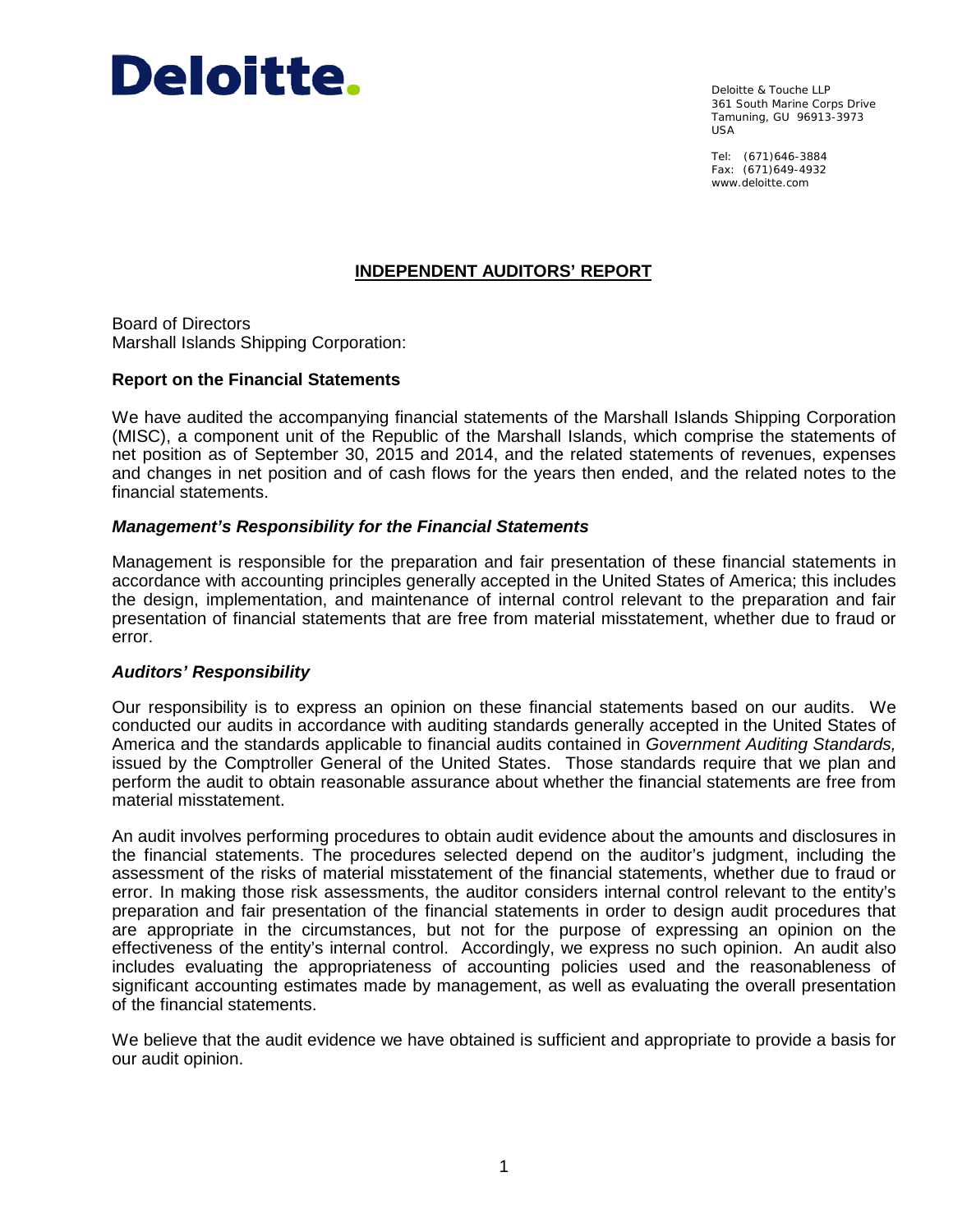# *Opinion*

In our opinion, the financial statements referred to above present fairly, in all material respects, the financial position of the Marshall Islands Shipping Corporation as of September 30, 2015 and 2014, and the results of its operations and its cash flows for the years then ended in accordance with accounting principles generally accepted in the United States of America.

## *Other Matters*

## *Required Supplementary Information*

Accounting principles generally accepted in the United States of America require that the management's discussion and analysis on pages 3 to 11 be presented to supplement the financial statements. Such information, although not a part of the financial statements, is required by the Governmental Accounting Standards Board who considers it to be an essential part of financial reporting for placing the financial statements in an appropriate operational, economic, or historical context. We have applied certain limited procedures to the required supplementary information in accordance with auditing standards generally accepted in the United States of America, which consisted of inquiries of management about the methods of preparing the information and comparing the information for consistency with management's responses to our inquiries, the financial statements, and other knowledge we obtained during our audit of the financial statements. We do not express an opinion or provide any assurance on the information because the limited procedures do not provide us with sufficient evidence to express an opinion or provide any assurance.

# **Other Reporting Required by** *Government Auditing Standards*

In accordance with *Government Auditing Standards*, we have also issued our report dated August 19, 2016, on our consideration of MISC's internal control over financial reporting and on our tests of its compliance with certain provisions of laws, regulations, contracts, and grant agreements and other matters. The purpose of that report is to describe the scope of our testing of internal control over financial reporting and compliance and the results of that testing, and not to provide an opinion on internal control over financing reporting or on compliance. That report is an integral part of an audit performed in accordance with *Government Auditing Standards* in considering MISC's internal control over financial reporting and compliance.

loite Nachell

August 19, 2016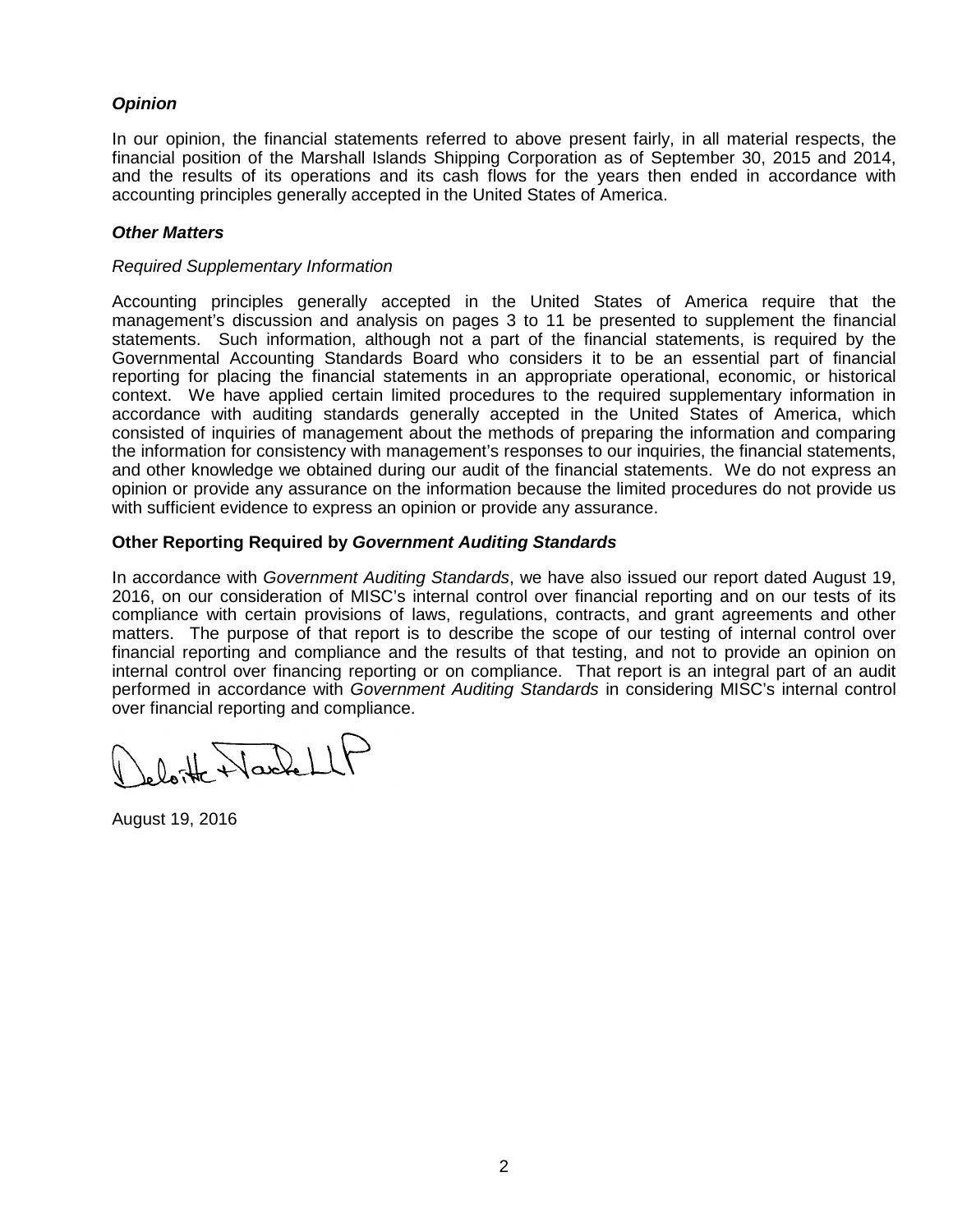Management's Discussion and Analysis September 30, 2015 and 2014

Marshall Islands Shipping Corporation (MISC) herewith presents a discussion and analysis of the company's financial performance for the financial year ended  $30<sup>th</sup>$  September 2015. It is to be read in conjunction with the financial statements following this section.

## **FINANCIAL HIGHLIGHTS**

MISC's net position at the end of the fiscal year 2015 was \$279,970 compared to net position of \$224,931 in 2014. The increase in net position from 2014 to 2015 is a positive indicator of the stabilization of MISC operations, and ongoing efforts by management to maintain its expenditure spending within its operational revenues, as well as nonoperational revenues in the form of government subsidies.

MISC's total net operating revenues decreased by \$454,922 (27%) from \$1,659,203 in 2014 compared to \$1,204,281 in 2015. The decrease in revenue is driven by two factors. First, MISC's current fleet was reduced to four (4) vessels in FY15. MISC's shipping fleet suffered a loss with MV Landrik, which was forced to be fully decommissioned and is no longer operational due to deteriorating conditions posing a safety concern for its passengers. The second factor is based on the absence of prior year's extraordinary circumstances in the form of a natural disaster, which provided a revenue generating opportunity for MISC. MISC's charter revenue increased significantly in 2014 due to RepMar's drought disaster declaration. The charter service demands to provide relief efforts to the drought affected islands resulted in an increased revenue stream in 2014, and should be treated as extraordinary circumstances. MISC's charter revenue decreased significantly by \$528,811 (56%) from \$940,597 in 2014 to \$411,786 in 2015. The passenger revenues also experienced a slight decrease by \$4,751 (5%) to \$96,231 in 2015. All other revenue sources, on the other hand, increased in 2015. MISC's cargo revenues increased by \$9,400 (2%) to \$510,605 in 2015 compared to \$501,205 in 2014. MISC's ship sales revenue increased by \$23,225 (13%) to \$204,085 in 2015 compared to \$180,860 in 2014. Other revenue sources increased significantly by \$51,473 (281%) to \$69,784 compared to \$18,311 in 2014. There is an increasing trend with copra fee revenues. Copra fee revenues increased by \$8,078 (76%) to \$18,662 in 2015 compared to \$10,584 in 2014. This increase in copra fee revenue is an indicator of MISC's support to assist Tobolar with copra purchases and is authorized at the discretion of the ship vessels captain.

Total operating expenses increased marginally from 2014 to 2015. Total operating expenses were \$2,898,783 in 2015 compared to \$2,869,028 in 2014. Overall, MISC increased its total operating expenses by \$29,755 (1%). Personnel and petroleum, oil, and lube (POL) expenses continue to remain as MISC's leading operational expenses. Salaries, wages and benefit expenses increased by \$34,496 (3%) from \$1,050,583 in 2014 to \$1,085,079 in 2015. In line with declining global fuel prices and the reduction in MISC's shipping fleet, POL expenses decreased by \$86,222 (12%) from \$735,569 in 2014 to \$649,347 in 2014.

MISC's operating loss increased significantly by \$484,677 (40%) from an operating loss of \$1,209,825 in 2014 compared to an operating loss of \$1,694,502 in 2015. Although MISC has maintained its efforts to reduce its operating expenses, MISC will continue to operate at a loss of ranging from \$1.2M to \$1.8M annually based on the current tariff rate structure that has been in place since the early 1980's.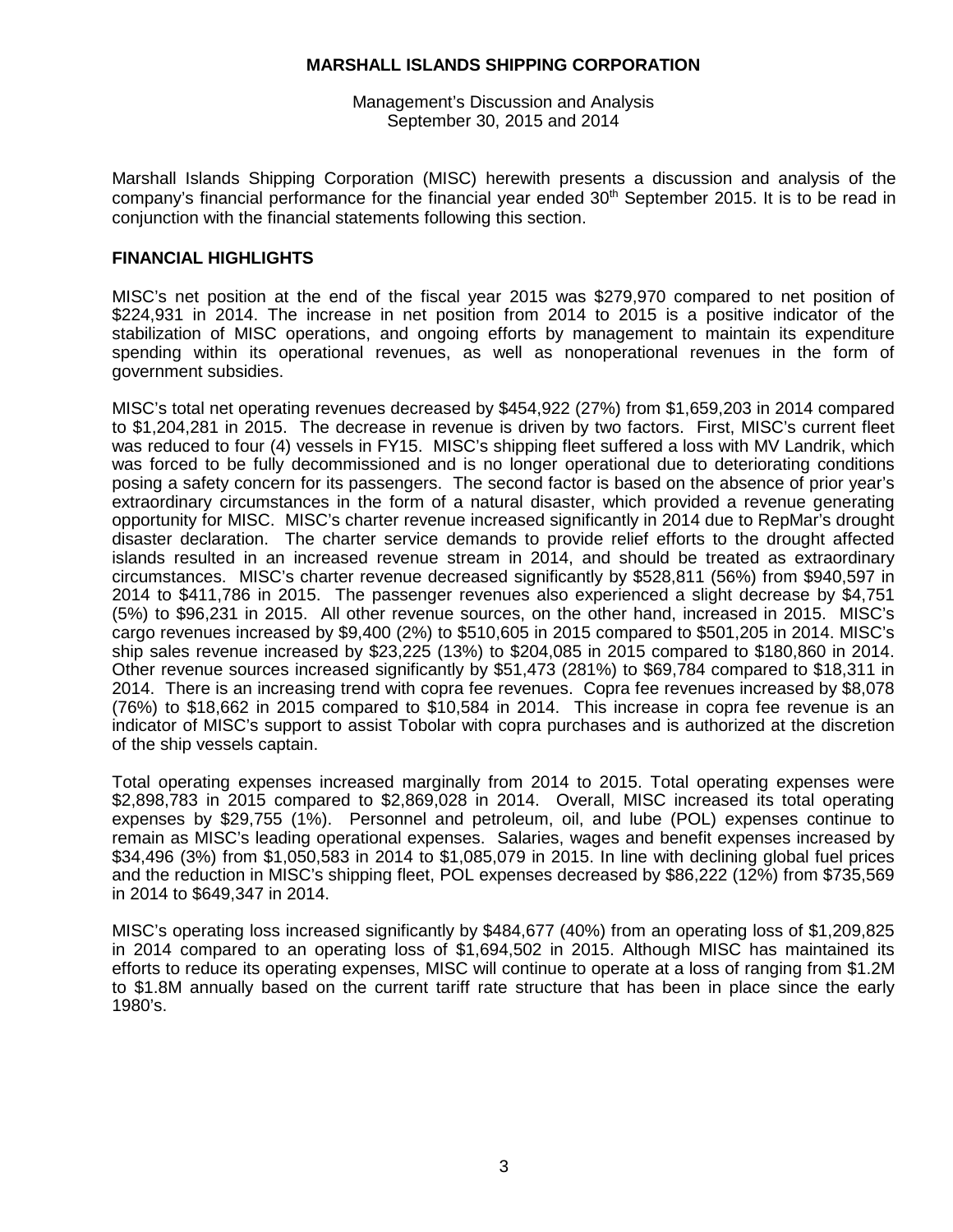## Management's Discussion and Analysis, Continued September 30, 2015 and 2014

MISC continues to depend heavily on subsidies from RepMar, which accounts for approximately 59% of MISC's source of total operating and non-operating revenues during 2015. The subsidy from RepMar to support the Shipping Vessel Repairs and Maintenance Act resumed in 2015. Although it was appropriated in the national budget, MISC did not receive the 2014 subsidy for the Shipping Vessel Repairs Act. As a result, the subsidies from RepMar accounted for approximately 44% of MISC's source of total operating and non-operating revenues in 2014. Without the approval of RepMar to allow management of MISC to increase its tariff rates, it is expected that MISC will always operate at a loss and its future sustainability will continue to be a burden on RepMar as a community service obligation.

# **FINANCIAL ANALYSIS OF MISC**

The Statement of Net Position and the Statement of Revenues, Expenses and Changes in Net Position provide an indication of MISC's financial condition. MISC's net position reflects the difference between total assets and total liabilities. An increase in net position over time normally indicates an improvement in financial condition. As illustrated in the figures below, MISC's net position increased for the year ended 30<sup>th</sup> September 2015.

The Summary Statement of Net Position for MISC is presented below:

|                                  | 2015          | 2014           | 2013           |
|----------------------------------|---------------|----------------|----------------|
| Current and other assets         | 506,717<br>\$ | 450,275<br>\$. | 448,217<br>\$. |
| Capital assets                   | 238,474       | 242,444        | 69,295         |
| <b>Total Assets</b>              | 745,191       | 692,719        | 517,512        |
| Current and other liabilities    | 465,221       | 467,788        | 381,813        |
| <b>Total Liabilities</b>         | 465,221       | 467,788        | 381,813        |
| Net Position:                    |               |                |                |
| Net investment in capital assets | 238,474       | 242,444        | 69,295         |
| Restricted                       | 190,641       |                |                |
| Unrestricted                     | (149, 145)    | (17, 513)      | 66,404         |
| Total net position               | \$279,970     | 224,931<br>\$  | 135,699<br>\$  |

Total assets increased from \$517,512 in 2013 to \$692,719 in 2014, and increased further to \$745,191 in 2015. The increase in total assets by \$175,207 (34%) from 2013 to 2014 is driven primarily by a significant increase in capital assets with the acquisition of vehicles including utility flatbeds. In 2015, total assets increased further by \$52,472 (8%) primarily due to the dry dock prepayment. Capital asset acquisition of \$74,752 was offset by accumulated depreciation of \$78,722.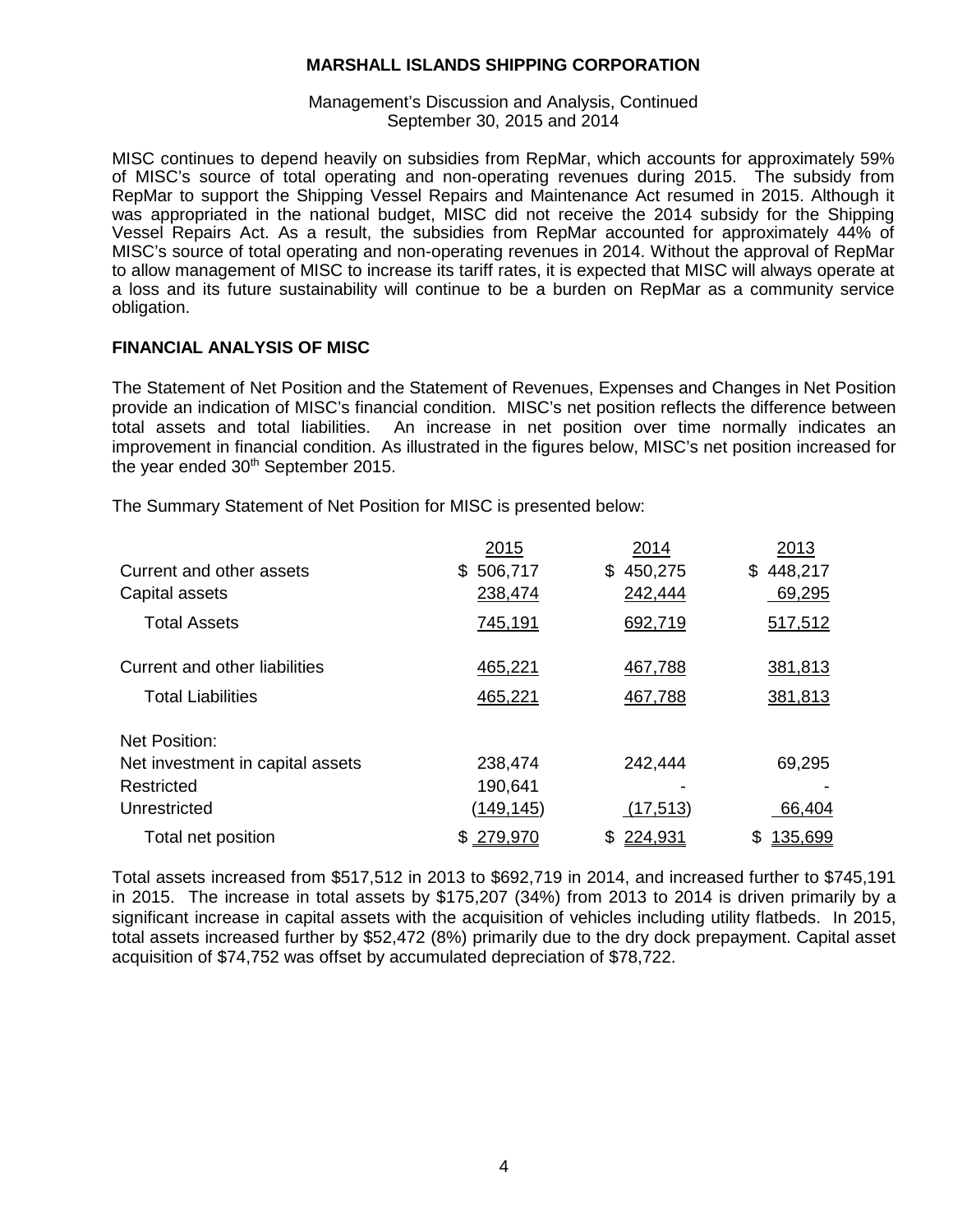Management's Discussion and Analysis, Continued September 30, 2015 and 2014

Net capital assets increased from \$69,295 in 2013 to \$242,444 in 2014, and decreased to \$238,474 in 2015. In 2014, net capital assets increased significantly by \$173,149 (250%) with the purchase of equipment, vehicles, and motorboats in the total amount of \$245,087 offset by the annual depreciation amount of \$71,938. In 2015, net capital assets decreased slightly by \$3,970 (2%) with capital asset acquisition of \$74,752 offset by the annual depreciation of \$78,722. Capital asset acquisition was primarily equipment totaling \$66,252. The dry dock repairs extending the life span of the vessels are currently being treated as a direct expense provided the shipping vessel assets have yet to be transferred to MISC as required under the Public Law 2005-41. Public Law 2005-41 established MISC and authorized all movable and immovable property of the shipping services under the Ministry of Transportation and Communication be vest absolutely in MISC.

Refer to note 5 to the accompanying financial statements for additional information relating to capital assets.

Total liabilities increased by \$85,975 (23%) from \$381,813 in 2013 to \$467,788 in 2014, and decreased by \$2,567 (1%) in 2015. In 2014, the significant increase in total liabilities is primarily driven by MISC's obligations due to RepMar related parties, with RMI Ports Authority (RMIPA) being the highest. MISC rents warehouse and storage space from RMIPA but is not currently able to service the obligation due to cash flow constraints. MISC's total liabilities for RepMar related parties were \$296,217 in 2014, of which \$158,641 was due to RMIPA, followed by \$73,215 due to Marshall Islands Social Security Administration (MISSA). In 2015, MISC's total liabilities for RepMar related parties were \$276,564, down by \$19,653 (7%) in comparison to 2014. Although, MISC's total liabilities due to RMIPA increased by \$27,227 (17%), it was offset by decreases to MISSA by \$26,478 (36%), to Ministry of Finance by \$8,083 (17%), and to the remaining other RepMar related parties by \$12,319 (74%).

A summary of MISC's Statement of Revenues, Expenses and Changes in Net Position is presented below:

|                                                | 2015                     | 2014                     | 2013                    |
|------------------------------------------------|--------------------------|--------------------------|-------------------------|
| Revenue:<br>Net operating revenues             | \$1,204,281              | \$1,659,203              | \$1,032,368             |
| Expenses:<br>Operating expenses                | 2,898,783                | 2,869,028                | 2,032,030               |
| <b>Operating loss</b><br>Nonoperating revenues | (1,694,502)<br>1,749,541 | (1,209,825)<br>1,299,057 | (999, 662)<br>1,225,405 |
| Change in net position                         | \$<br>55,039             | \$<br>89,232             | \$<br>225,743           |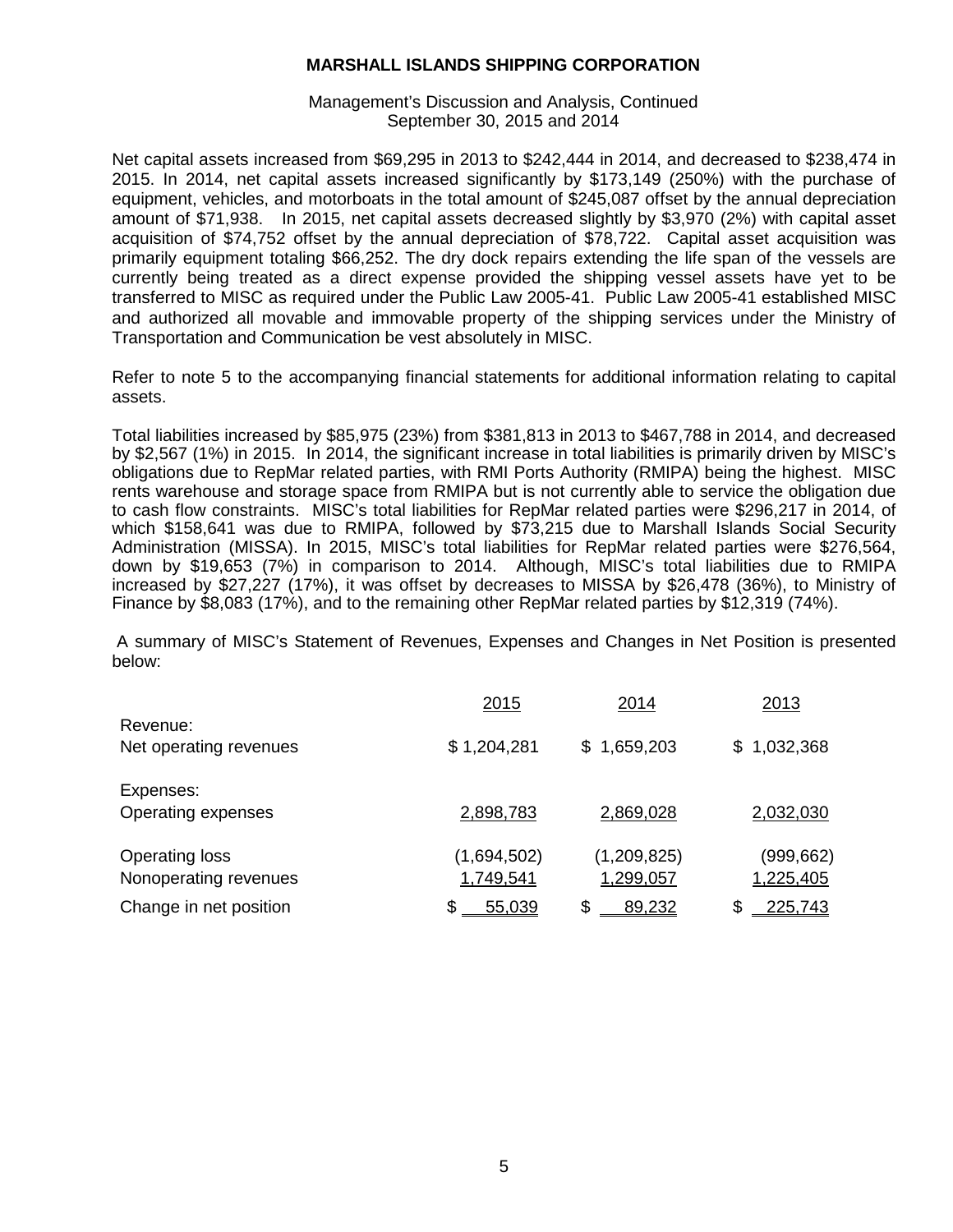Management's Discussion and Analysis, Continued September 30, 2015 and 2014

The Statements of Revenue, Expenses and Changes in Net Position identify the various revenue and expense items that contributed to the change in net position. MISC's total net operating revenue increased by \$626,835 (61%) to a total of \$1,659,203 in 2014 compared to \$1,032,368 in 2013. In 2015, net operating revenue decreased by \$454,922 (27%). The major factors contributing to the significant increase in net operating revenue for 2014 is driven by two factors. With the State of Drought Disaster Declaration issued by RepMar in June and July 2013, ongoing relief efforts resulted in the increase in MISC chartering revenue. In addition, RepMar received two new shipping vessels from the government of Japan in December 2013. The increase in vessels, bringing MISC's existing shipping fleet to a total five (5) is another driver for the increase in net operating revenues. All shipping vessels in MISC's fleet were in service during 2014. In 2015, MISC's shipping fleet was reduced to four (4) with the decommissioning of MV Landrik. The decrease in charter demands and the reduction of MISC's shipping fleet had resulted in a significant decrease in MISC's net operating revenue for 2015. Additionally, MV Aemman had been taken out of service briefly to undergo dry dock services in June 2015.

Charter revenue decreased significantly by \$528,811 (56%) from \$940,597 in 2014 to \$411,786 in 2015; cargo sales increased by \$9,400 (2%) from \$501,205 in 2014 to \$510,605 in 2015; ship sales increased by \$23,225 (13%) from \$180,860 in 2014 to \$204,085 in 2015; passenger sales decreased by \$4,751 (5%) from \$100,982 in 2014 to \$96,231 in 2015; copra fee increased by \$8,078 (76%) from \$10,584 in 2014 to \$18,662 in 2015; and all other revenue increased by \$51,473 (281%) from \$18,311 in 2014 to \$69,784 in 2015.

There appears to be a growing trend with copra fee revenues as an indicator of MISC's assistance to pay the copra farmers due to possible cash flow constraints experienced by Tobolar at times. Revenue recognized from ship sales have reversed from a declining trend to a positive upward trend in 2015. Ship sales service aboard the shipping vessels to the outer island consumers has been one of MISC's alternative sources of income and cash flow to subsidize its operations and was initiated in 2009. It is crucial that MISC continues to review its ship sales process to identify and remediate any internal control gaps in order to maximize the revenue generation opportunity. As a constraint on the RepMar's national budget, ship sales provide a viable business solution for MISC as an alternative source of revenue for cross subsidization opportunities for MISC while continuing to operate with low tariff rates.



The graphic below shows the major components of MISC's operating revenue from 2013 through to 2015: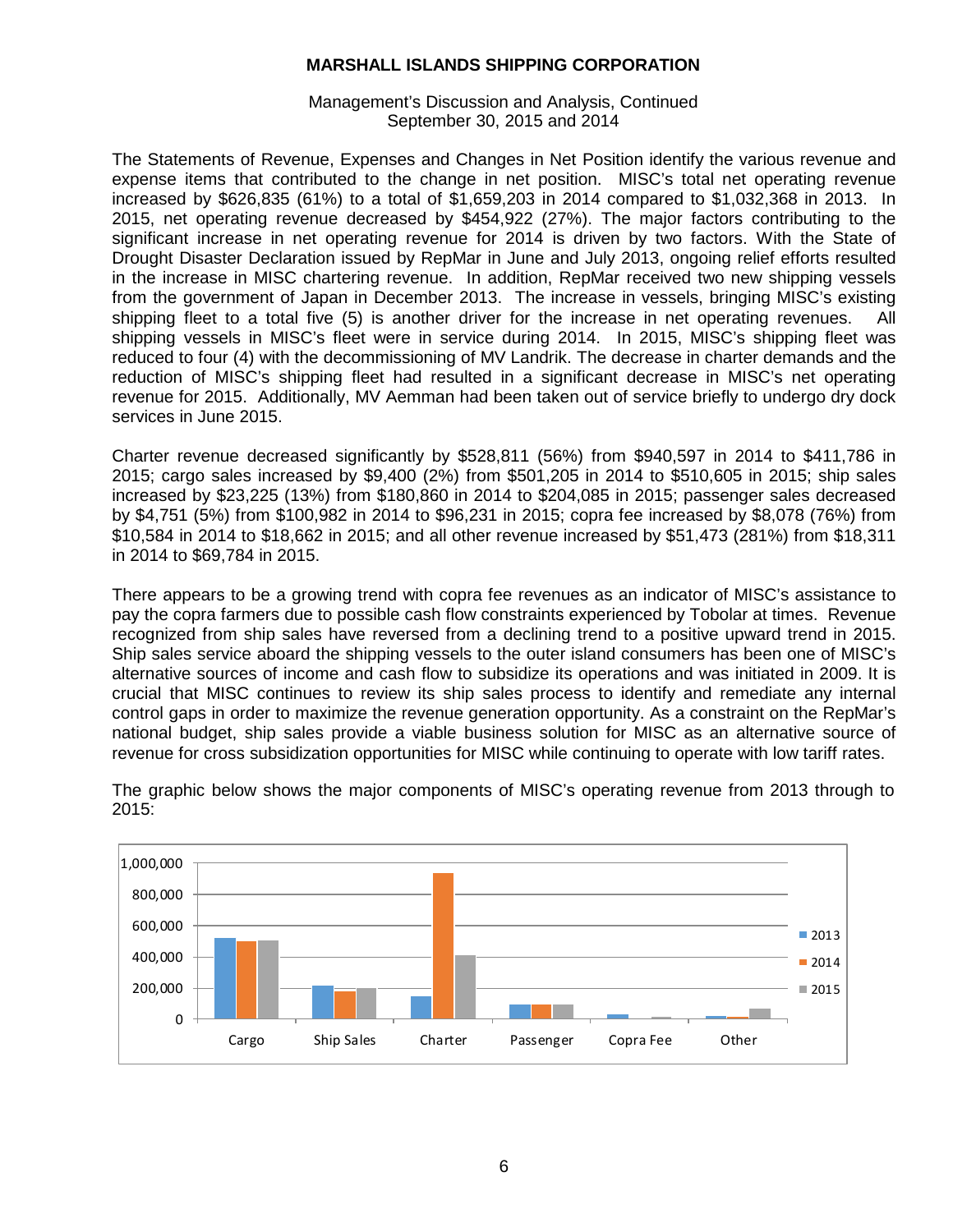Management's Discussion and Analysis, Continued September 30, 2015 and 2014

Total operating expenses increased significantly by \$0.8M (41%) from \$2.03M in 2013 compared to \$2.87M in 2014. In 2015, total operating expenses remained constant with a slight increase of \$29,755 (1%) to \$2.90M. For 2015, the top five components of operating expenses are: (1) Salaries, Wages and Benefits, (2) Petroleum, Oil & Lube (POL), (3) Materials and Supplies, (4) Foodstuff and (5) Cost of Goods Sold.

Salaries, wages and benefits remain as the leading operational expense and increased significantly by \$280,395 from \$0.77M in 2013 to \$1.05M in 2014 and increased further by \$34,496 (3%) to \$1.08M in 2015. Since 2011, MISC's salaries, wages and benefits for MISC had been on a declining trend as a result of management's efforts to reduce and control its recurrent expenditures for personnel due to a shortage of workload due to the loss of one its shipping vessels, MV Jeljelat AE, back in January 2011. As expected, the salary and wage bill increased in 2014 with the additional two new shipping vessels received in December 2013 and has stabilized in 2015.

POL expense increased by \$339,029 (85%) from \$396,540 in 2013 to \$735,569 in 2014, and decreased by \$86,222 (12%) to \$649,347 in 2015. The additional two new shipping vessels received in December 2013 was the main contributor for the significant increase in POL expenses for 2014. In 2015, the decrease was a result of the declining trend in global fuel prices together with the reduction of MISC's shipping fleet.

Materials and supplies expense increased by \$147,595 (49%) from \$301,731 in 2013 to \$449,326 in 2014 and increased further by \$16,116 (4%) to \$465,442 in 2015. With the establishment of the Shipping Vessel Repairs and Maintenance Act in 2011, annual subsidy is granted by RepMar for proper and timely repairs and maintenance to be undertaken by MISC to ensure the good and operable conditions of the shipping fleet for the safety and reliability of sea transportation services for the RMI outer island community. Although MISC did not receive its repair and maintenance subsidy for 2014, an increase in materials and supplies expense offer a positive indicator that this remains a priority focus for MISC, despite cash flow constraints.

Foodstuff expense increased by \$40,736 (42%) from \$96,545 in 2013 to \$137,281 in 2014 and increased further by \$79,429 (58%) to \$216,710 in 2015. The significant increase in 2014 is expected as a result of the two new shipping vessels received from the government of Japan. The increase in 2015 is due to increased water provisioning compared with prior year.

Cost of goods sold (COGS) is an operating expense component introduced in 2009 for the ship sales aboard the shipping vessels to the outer island consumers. Ship sales service aboard the shipping vessels to the outer island consumers provides MISC an alternative source of income to subsidize its operations. COGS decreased by \$28,604 (18%) from \$162,063 in 2013 to \$133,459 in 2014 and increased by \$17,518 (13%) to \$150,977 in 2015. The decrease in cost of goods sold for 2014 is attributed primarily to the allowance of private vendors to establish ship sales aboard selected shipping vessels. For 2015, the increase in COGS is in line with the ship sales revenues.

Other expenses increased by \$57,847 (19%) from \$304,963 in 2013 to \$362,810 in 2014, and decreased by \$31,582 (9%) to \$331,228 in 2015. The rent component, followed by travel and entertainment and professional fees were the main drivers for the increase in other expenses in 2014 and 2015. Repair and maintenance expenses are included in the other expenses.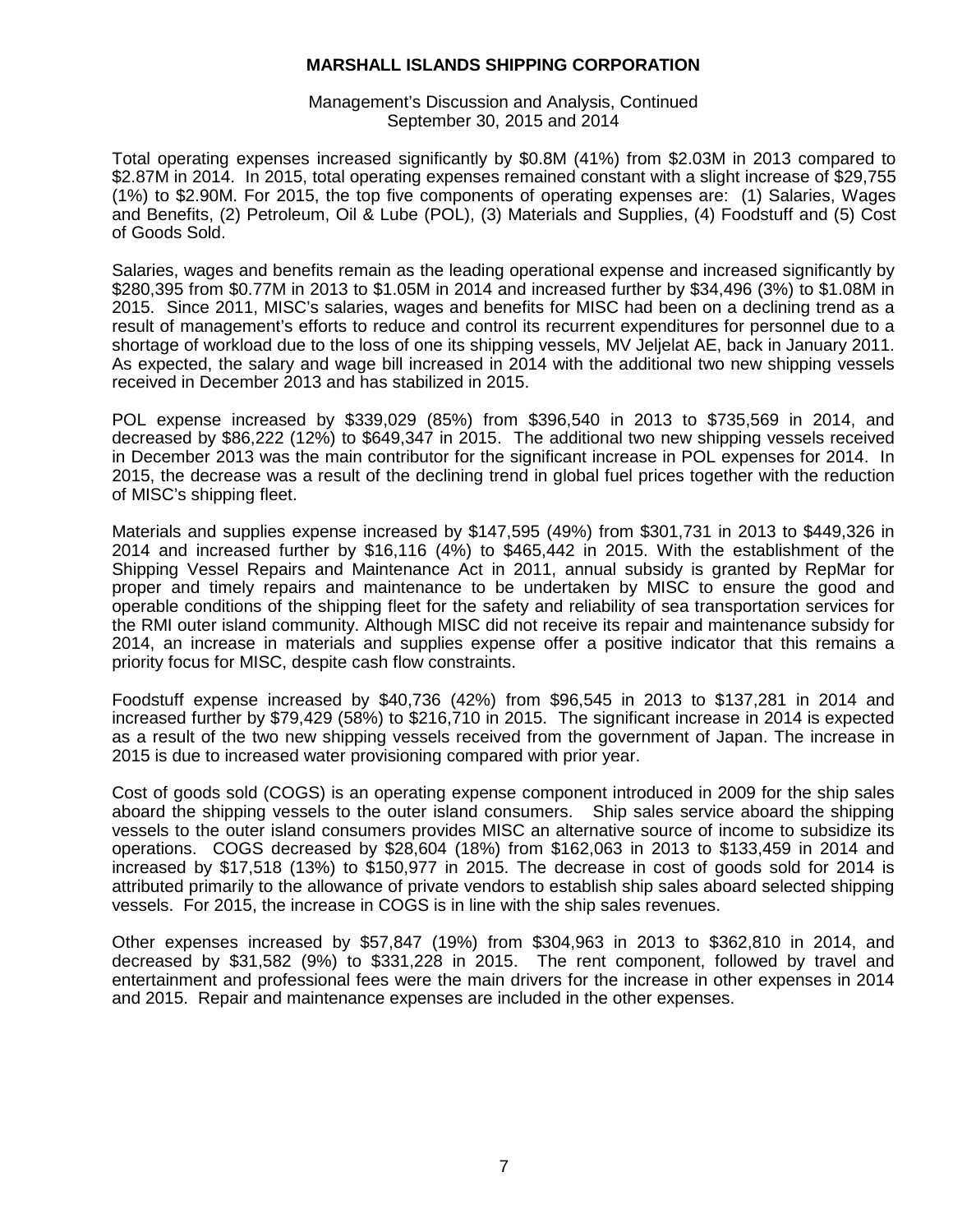Management's Discussion and Analysis, Continued September 30, 2015 and 2014

The following graphic shows the major components of operating expenses from 2013 through 2015:



The operating loss before non-operating revenues (i.e. RepMar subsidy) for 2015 was approximately \$1.7M compared to \$1.2M and \$1.0M in 2014 and 2013, respectively. In 2014, operating loss increased by \$210,163 (21%) with the addition of the two new shipping vessels donated by the government of Japan. In 2015, operating loss increased further with re-establishment of the repairs and maintenance subsidy, allowing MISC to incur additional expenditures to prolong the lifetime of its most critical asset, the shipping vessels.

Total subsidies, for operations and for repairs and maintenance, were \$1.75M in 2015 compared to \$1.30M in 2014 and \$1.23M in 2013. The subsidy amount of \$1.30M received from RepMar in 2014 represents MISC's operating subsidy only. RepMar's Appropriation Act for the 2014 budget had approved MISC to receive a total subsidy of \$1.75M. MISC did not receive the appropriated funds earmarked for the repair and maintenance subsidy. In 2015, receipt of the repair and maintenance subsidy resumed. The subsidy to support the Shipping Vessel Repairs and Maintenance Act fluctuates annually based on the repairs and maintenance schedule and costing developed with the technical assistance of the Japan International Cooperation Agency (JICA) and has taken into account major repairs that will need to be completed and the inclusion of two additional vessels to the MISC fleet.

The operating subsidy received from RepMar in 2015 increased by \$450,484 (35%), reflecting the repairs and maintenance subsidy that was not provided to MISC in the prior year. With its current tariff rate structure, MISC is not able to achieve full cost recovery to cover its operational costs and maintain adequate major and ongoing repairs and maintenance without financial support from RepMar. The future financial sustainability and conditions of the MISC shipping fleet will continue to depend on sufficient financial support from RepMar.

# **CAPITAL ASSET AND DEBT**

Net capital assets decreased by \$3,970 (2%) in 2015 as a result of the acquisition of equipment and vehicles for a total cost of \$74,752 less total depreciation for the year of \$78,722.

Refer to note 5 to the accompanying financial statements for additional information relating to capital assets.

MISC did not incur any long-term debt during the year nor did MISC have any outstanding long-term debt at the end of the year.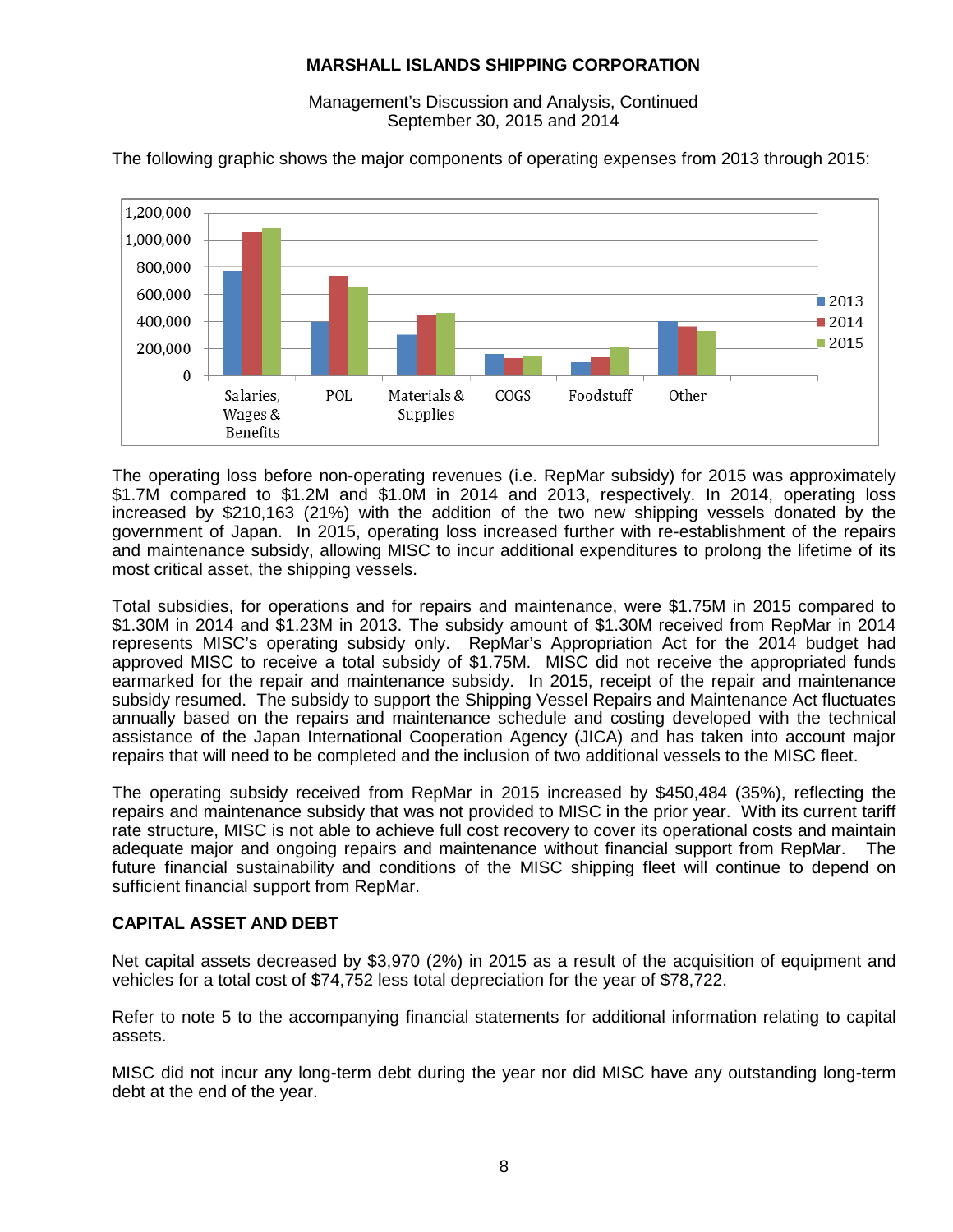Management's Discussion and Analysis, Continued September 30, 2015 and 2014

# **CASH FLOW**

Net cash used for operating activities for 2015 was \$1.72M compared to net cash used for operating activities of \$0.99M in 2014 and \$1.11M in 2013. The cash provided by operational activities was absorbed entirely by MISC's operational costs. Additionally, injection of cash flow from RepMar subsidies were received in the amount of \$1.75M, \$1.30M and \$1.22M during 2015, 2014 and 2013, respectively. In 2013, the RepMar subsidies were utilized by MISC to cover its operational expenses in the amount of \$0.84M; and for repairs and maintenance expenses in the amount \$0.42M. In 2014, the RepMar subsidies were utilized by MISC to cover its operational expenses in the amount of \$1.30M. MISC did not receive RepMar subsidies for repairs and maintenance expenses. In 2015, RepMar subsidies were utilized by MISC to cover its operational expenses in the amount of \$1.27M; and for repairs and maintenance expenses in the amount of \$0.48M. The repair and maintenance subsidy amount is determined by a schedule developed in January 2011 under the JICA Preparatory Study for the "Project for Improvement of Domestic Shipping Services in the Marshall Islands".

# **FUTURE OUTLOOK ON SUSTAINABILITY**

MISC plays an important role in the lives of people living in the outer islands. The regular fieldtrip services are essential to transfer people and basic needs from the capital city to the outer islands and vice versa.

As an indicator of MISC's future outlook on sustainability, MISC's has continued to improve and increase its net position since 2012. MISC's net position was \$279,970 in 2015, compared to a net position of \$224,931 in 2014, a net position of \$135,699 in 2013, and a net deficiency of \$90,044 in 2012. The vast improvement in MISC's financial position from a net deficiency in 2012 to an increasing net position in 2013 – 2015 is a result of increases in revenue streams stemming from increases in charter trips in response to the ongoing relief efforts of the State of Drought Disaster originally issued in June – July 2013, along with the increases in field trips with the addition of the two shipping vessels donated by the government of Japan. Combined with management efforts and persistence to streamline its operational expenses and to continue to reduce its personnel costs in prior years, the rebounds achieved in generating additional revenue streams have been a success factor to MISC's current net position.

MISC's improved trend on net position over the period 2013 to 2015 provides an indicator of MISC management's efforts to reduce its recurrent expenditures. However, at its current tariff rate structure, MISC will continue to have operational losses and rely on RepMar subsidies to minimize operational losses. In order to revive the MISC operations for future sustainability, MISC must be able to obtain RepMar approval to increase its tariff rates or continue to rely on a steady flow of subsidy amounts as a community service obligation to absorb the operational losses of MISC to provide affordable seatransport services to the people.

Historically, the operating revenue generated by MISC has never been sufficient to cover the related expenses necessary to operate the shipping vessels and provide sea-transportation services. With operating losses over \$1.2M to \$1.7M annually, MISC continues to be dependent on financial support from RepMar. Most importantly, MISC is not able to generate sufficient revenue through its operations due to its low tariff rate structure, which has been in place since the early 1980's and have not increased despite the increase in fuel costs and inflation rates. As a state owned entity, MISC does not have the authority to increase its tariff rates without the approval of RepMar. MISC has made numerous requests to RepMar but have yet to be successful.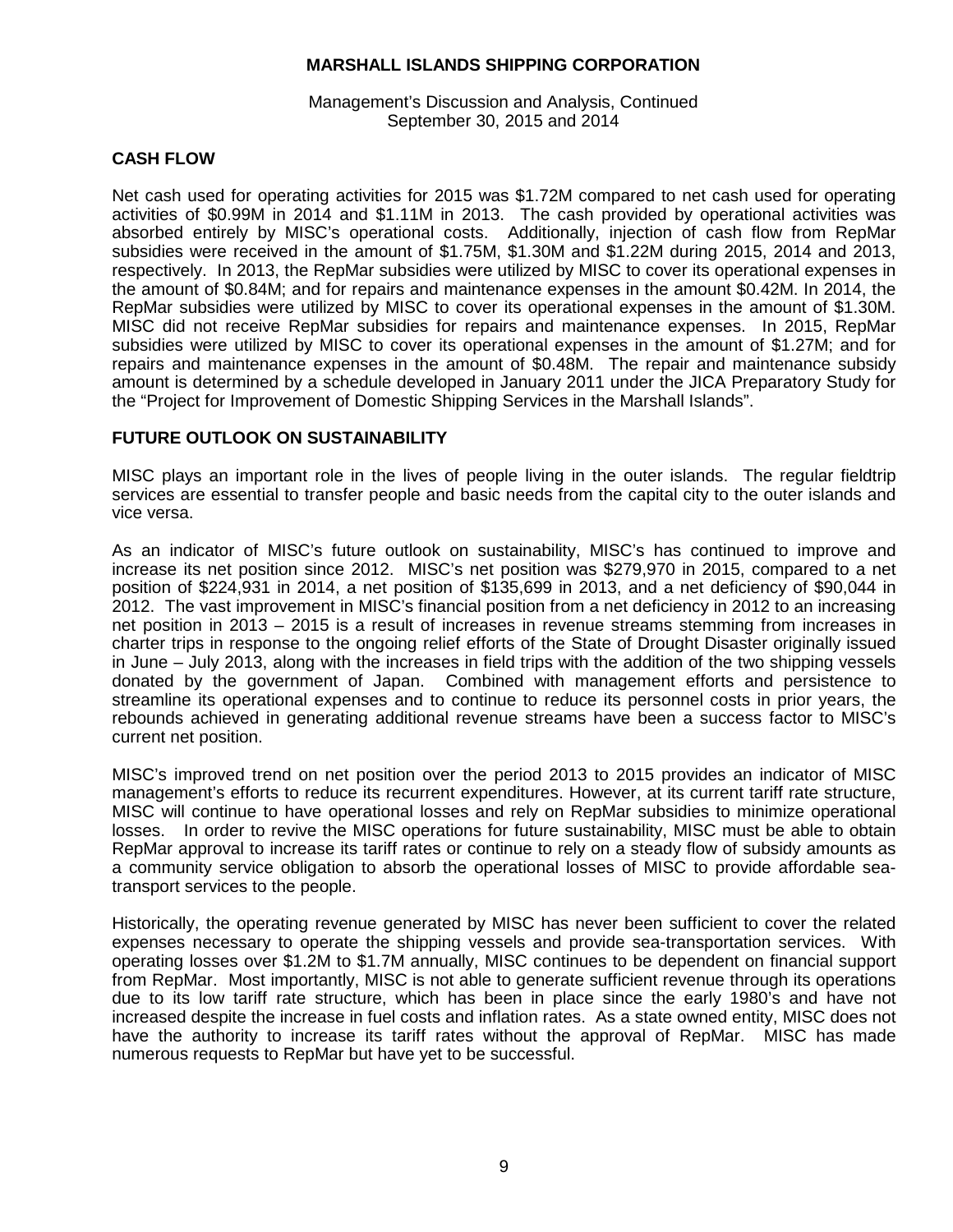## Management's Discussion and Analysis, Continued September 30, 2015 and 2014

It is the intention of MISC to continue its lobbying efforts for the authority and flexibility to increase its tariff rates to account for the rising fuel costs and inflation rates. MISC's strategic plan expired in 2015; and will therefore need Technical Assistance to update its three-year strategic plan. In the absence of a tariff rate increase, the State-Owned Enterprise Reform Act that was passed into Nitijela in September 2015 is a key legislation to support reform efforts for MISC together with all other stateowned enterprises. With tariff rates likely to remain low, on-going financial support from RepMar will have to continue and may need to increase, as appropriate, to satisfy the community service obligation provided by MISC.

The future outlook on sustainability for MISC continues to be threatened by the deteriorating conditions of the shipping vessels. In 2011, RepMar passed the Shipping Vessel Repairs and Maintenance Act (R&M) to ensure that subsidy funding is made available on an annual basis to ensure that major repairs and services are performed regularly and for the procurement of safety equipment. The R&M Act provides a strong position for MISC to continue to advocate for and to receive subsidy for the sole purpose of repairs and maintenance needs of its aging fleet. Without the R&M subsidy, the continued deteriorating conditions of more than half of MISC's shipping fleet will have a negative impact on MISC's ability to provide safe and reliable shipping services.

To summarize, MISC's future outlook on sustainability is dependent on, but not limited to, the following factors:

- Approval from RepMar to increase MISC's tariff rate structure towards full cost recovery;
- Ongoing recipient of RepMar subsidy to support both MISC operations and the Shipping Vessel Repairs and Maintenance Act;
- Develop and adhere to an ongoing annual repairs and maintenance schedule;
- Increase the number of vessels in its shipping fleet;
- Explore other grant financing opportunities (i.e. ADB, World Bank, RUS, etc.);
- Continue with budgetary controls to minimize operational expenses, where possible;
- Improve financial and operational management reporting and streamline processes:
- Capacity building opportunities for MISC personnel (administration and technical).

# **MISC FOCUS IN THE COMING FISCAL YEAR**

MISC's focus in the coming fiscal year includes, but not limited to, the following:

- MISC, through its Board of Directors, will continue to lobby for the approval from Cabinet to increase the MISC tariff rates;
- Update MISC strategic plan 2016;
- With the support of its Board of Directors, MISC will continue to implement and monitor activities laid out in its strategic plan addressing both the operational and financial goals of MISC. The strategic plans include, but not limited to, the following:
	- Lobby and seek government and development partner opportunities to finance or co-finance procurement of additional shipping vessels to increase MISC's existing shipping fleet;
	- Develop a tariff rate template to incorporate rising cost and fluctuation of fuel and inflation rates;
	- Streamline operational processes (such as stevedoring, field trip scheduling, shipping vessel loading and unloading process to reduce downtime and turn ships around more frequently to increase its services to the outer island);
	- Develop and improve management and financial reporting;
	- Address capacity building weaknesses and provide or seek opportunities for capacity building; and
	- Ensure adherence to the shipping repairs and maintenance schedule.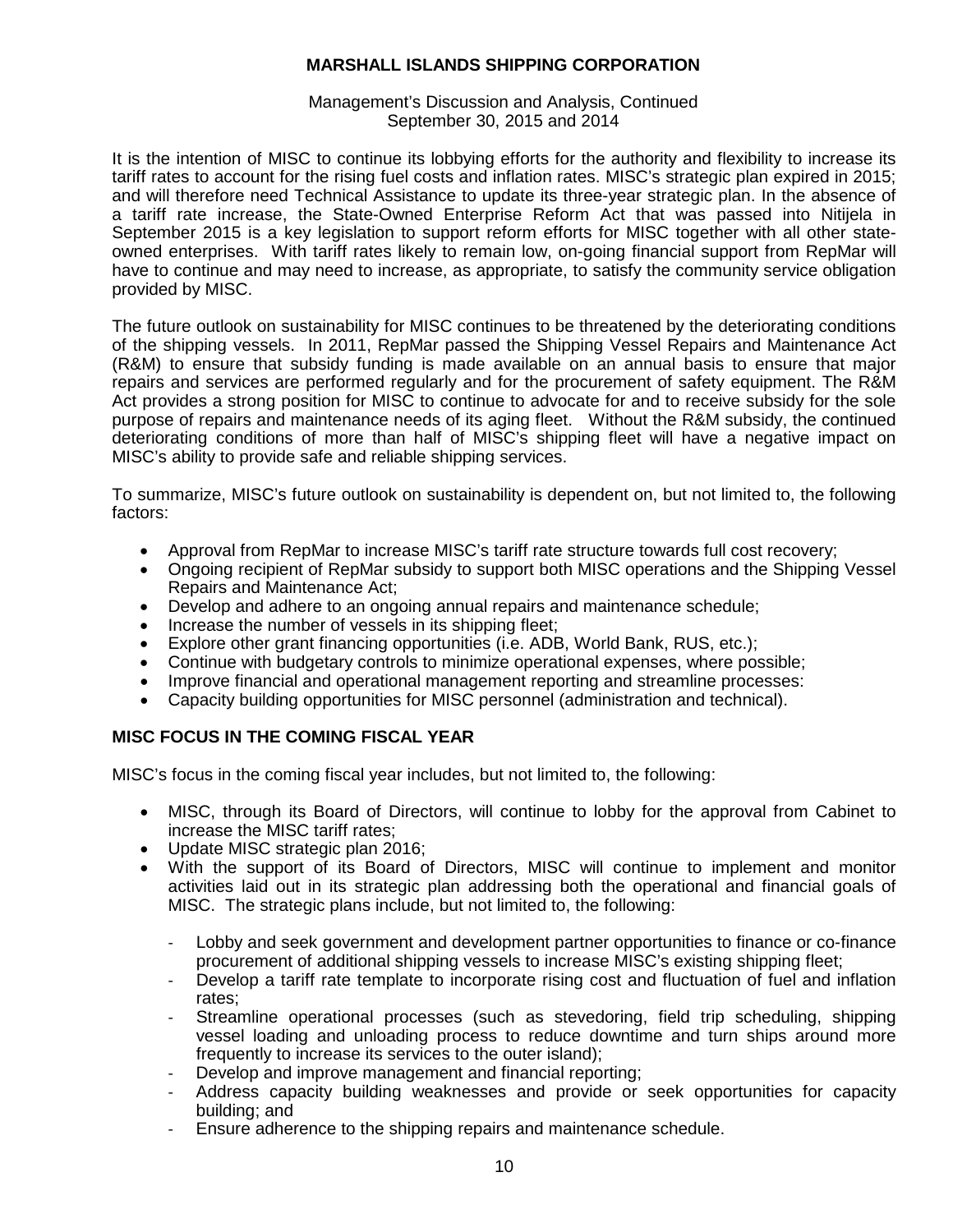Management's Discussion and Analysis, Continued September 30, 2015 and 2014

## **ADDITIONAL FINANCIAL INFORMATION**

This discussion and analysis is designed to provide MISC's customers and other stakeholders with an overview of the company's operations and financial condition as at  $30<sup>th</sup>$  September 2015. Should the reader have questions regarding the information included in this report, or wish to request additional financial information, please contact the Marshall Islands Shipping Corporation General Manager at P.O. Box 1198, Majuro, Marshall Islands, MH 96960.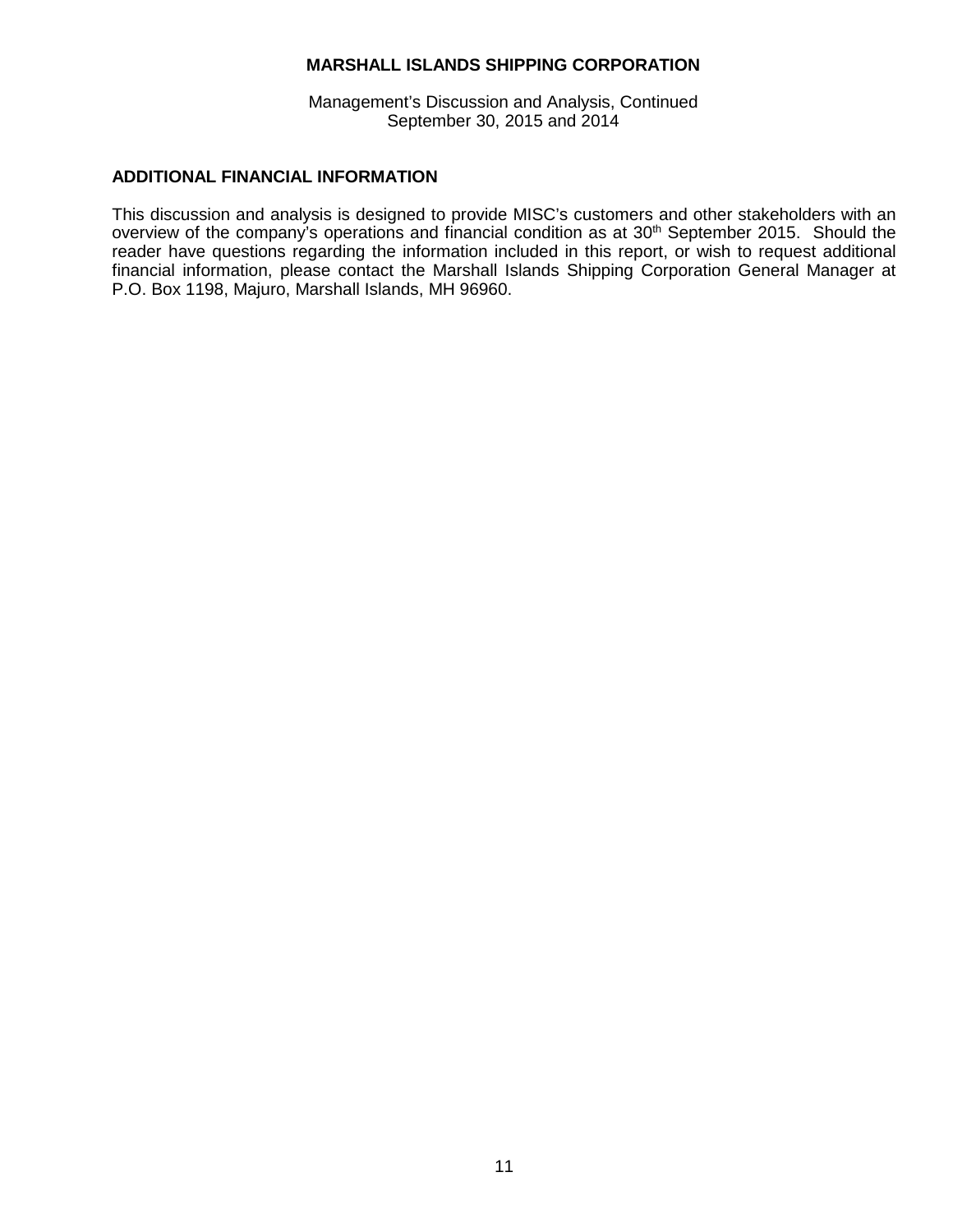# Statements of Net Position September 30, 2015 and 2014

| <b>ASSETS</b>                              | 2015                 | 2014       |
|--------------------------------------------|----------------------|------------|
| Current assets:                            |                      |            |
| Cash                                       | \$<br>214,423 \$     | 255,103    |
| Receivables:                               |                      |            |
| <b>Affiliates</b>                          | 223,028              | 189,574    |
| Trade                                      | 167,104              | 128,939    |
| <b>Employees</b>                           | 43,303               | 19,683     |
|                                            | 433,435              | 338,196    |
| Less allowance for doubtful accounts       | (251, 682)           | (144, 810) |
| Total receivables, net                     | 181,753              | 193,386    |
| Inventory                                  | 17,808               | 1,786      |
| Current portion of prepaid drydocking      | 30,911               |            |
| <b>Total current assets</b>                | 444,895              | 450,275    |
| Noncurrent assets:                         |                      |            |
| Prepaid drydocking, net of current portion | 61,822               |            |
| Equipment, net                             | 238,474              | 242,444    |
|                                            | \$<br>745,191<br>-\$ | 692,719    |
| <b>LIABILITIES AND NET POSITION</b>        |                      |            |
| <b>Current liabilities:</b>                |                      |            |
| Accounts payable                           | \$<br>69,012 \$      | 70,148     |
| Payable to affiliates                      | 276,564              | 296,217    |
| <b>Accrued payroll liabilities</b>         | 119,645              | 101,423    |
| <b>Total liabilities</b>                   | 465,221              | 467,788    |
| Commitments and contingencies              |                      |            |
| Net position:                              |                      |            |
| Net investment in capital assets           | 238,474              | 242,444    |
| <b>Restricted</b>                          | 190,641              |            |
| Unrestricted                               | (149,145)            | (17, 513)  |
| Total net position                         | 279,970              | 224,931    |
|                                            | \$<br>745,191<br>\$  | 692,719    |
|                                            |                      |            |

See accompanying notes to financial statements.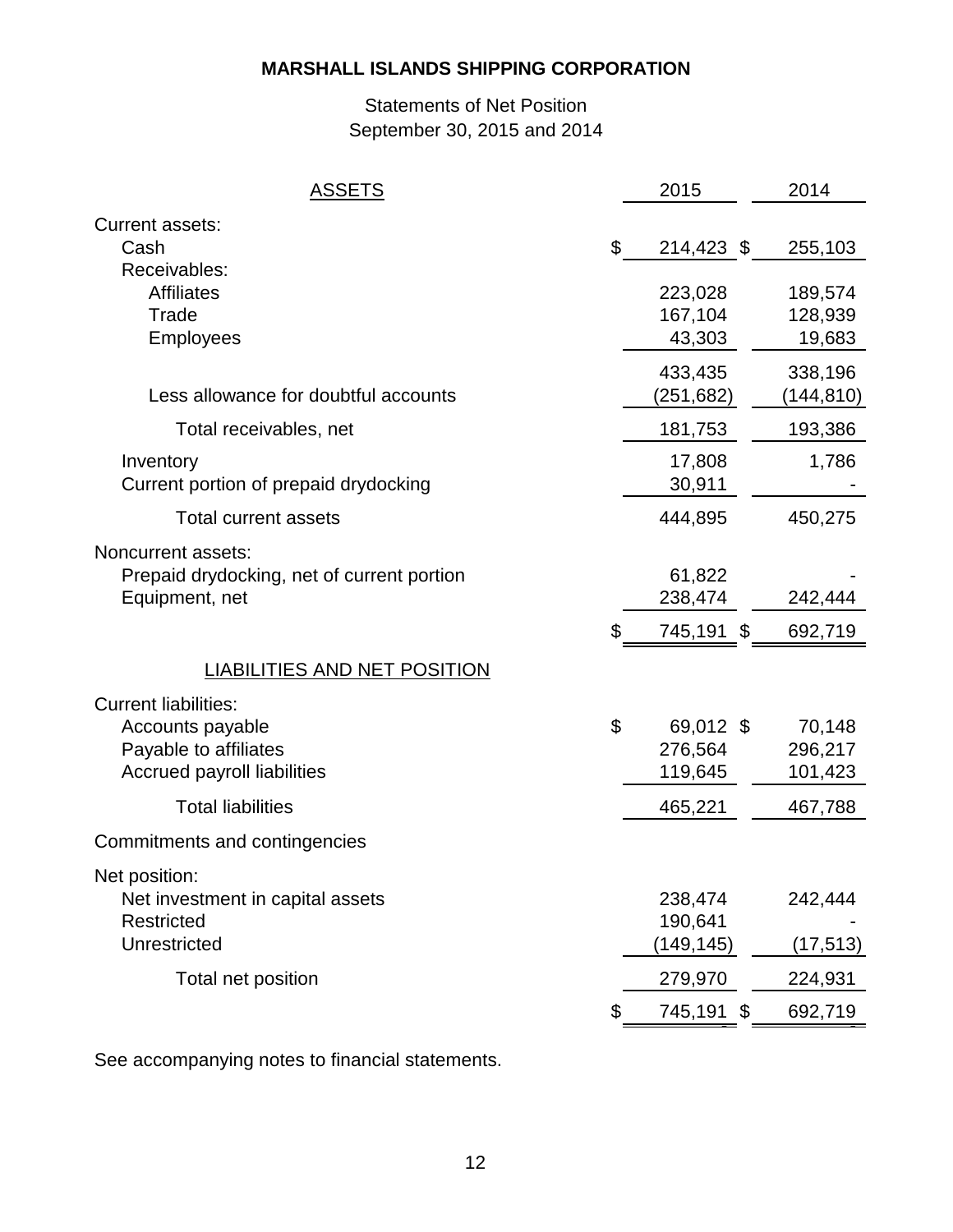# Statements of Revenues, Expenses and Changes in Net Position Years Ended September 30, 2015 and 2014

|                                                      | 2015             | 2014            |
|------------------------------------------------------|------------------|-----------------|
| Operating revenues:<br>Cargo                         | \$<br>510,605 \$ | 501,205         |
| Charter                                              | 411,786          | 940,597         |
| Ship sales                                           | 204,085          | 180,860         |
| Passenger                                            | 96,231           | 100,982         |
| Copra fee                                            | 18,662           | 10,584          |
| Other                                                | 69,784           | 18,311          |
| Total operating revenues                             | 1,311,153        | 1,752,539       |
| Provision for bad debts                              | (106, 872)       | (93, 336)       |
| Net operating revenues                               | 1,204,281        | 1,659,203       |
| Operating expenses:                                  |                  |                 |
| Salaries, wages and benefits                         | 1,085,079        | 1,050,583       |
| Petroleum, oil and lube                              | 649,347          | 735,569         |
| Material and supplies                                | 465,442          | 449,326         |
| Foodstuffs                                           | 216,710          | 137,281         |
| Cost of goods sold                                   | 150,977          | 133,459         |
| Depreciation                                         | 78,722           | 71,938          |
| <b>Travel and entertainment</b>                      | 51,313           | 32,089          |
| Rent                                                 | 50,066           | 80,929          |
| <b>Professional fees</b>                             | 35,163           | 20,093          |
| Freight                                              | 31,683           | 24,200          |
| <b>Utilities</b>                                     | 19,019           | 20,007          |
| Contributions<br>Communications                      | 15,555           | 12,290<br>8,740 |
|                                                      | 7,368<br>5,710   |                 |
| Drydock expense<br>Repairs and maintenance           | 1,490            | 60,810          |
| Miscellaneous                                        | 35,139           | 31,714          |
| Total operating expenses                             | 2,898,783        | 2,869,028       |
| <b>Operating loss</b>                                | (1,694,502)      | (1,209,825)     |
|                                                      |                  |                 |
| Nonoperating revenues:<br><b>Operating subsidies</b> | 1,749,541        | 1,299,057       |
| Change in net position                               | 55,039           | 89,232          |
| Net position at beginning of year                    | 224,931          | 135,699         |
| Net position at end of year                          | 279,970          | \$<br>224,931   |
|                                                      |                  |                 |

See accompanying notes to financial statements.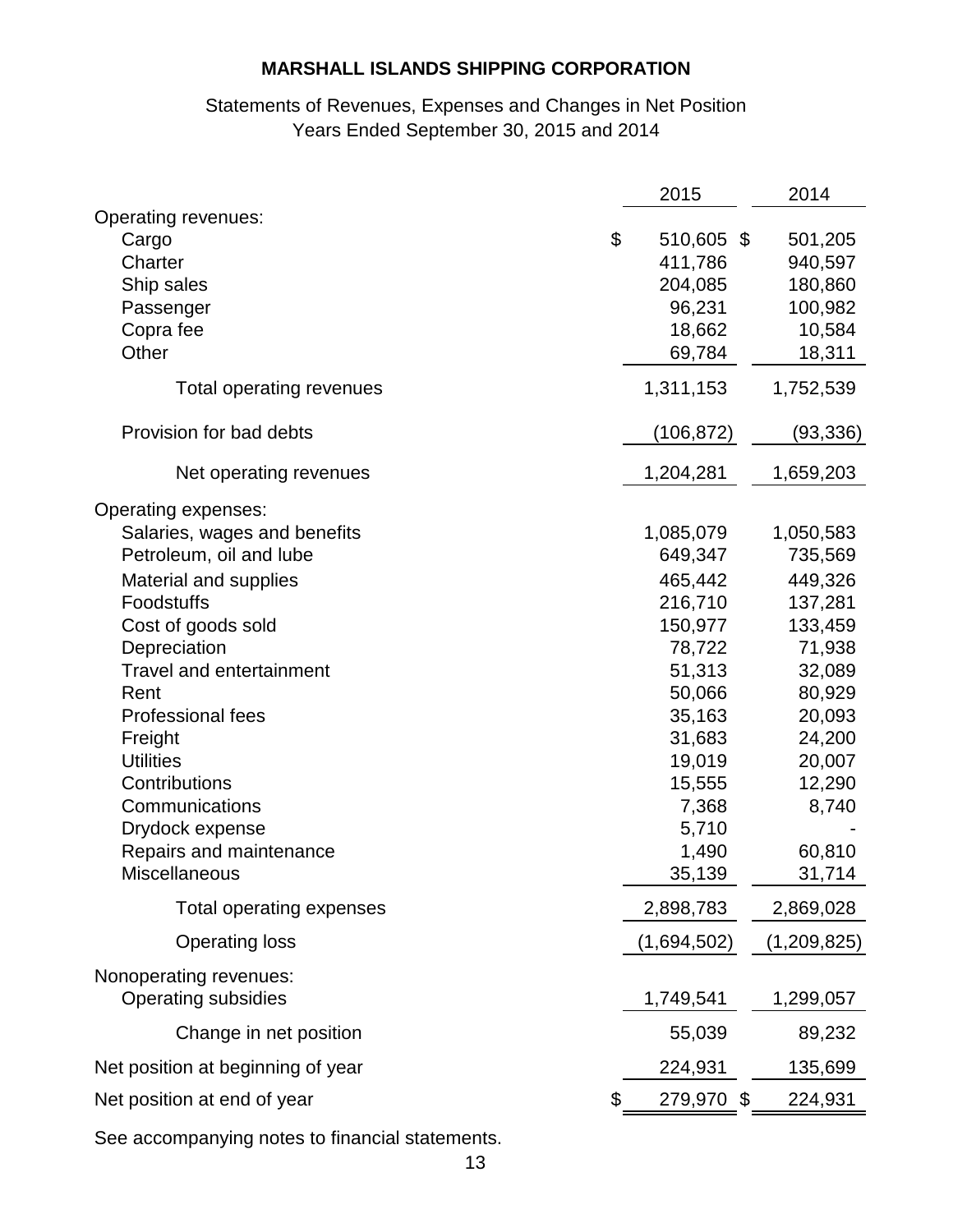# Statements of Cash Flows Years Ended September 30, 2015 and 2014

|                                                                                                                                                                                                                  | 2015                                                          | 2014                                    |
|------------------------------------------------------------------------------------------------------------------------------------------------------------------------------------------------------------------|---------------------------------------------------------------|-----------------------------------------|
| Cash flows from operating activities:<br>Cash received from customers<br>Cash payments to suppliers for goods and services<br>Cash payments to employees for services                                            | \$<br>1,215,914 \$<br>(1,864,526)<br>(1,066,857)              | 1,722,243<br>(1,673,273)<br>(1,035,788) |
| Net cash used for operating activities                                                                                                                                                                           | (1,715,469)                                                   | (986, 818)                              |
| Cash flows from noncapital financing activities:<br>RepMar subsidy received                                                                                                                                      | 1,749,541                                                     | 1,299,057                               |
| Cash flows from capital and related financing activities:<br>Acquisition of capital assets                                                                                                                       | (74, 752)                                                     | (245, 087)                              |
| Net change in cash                                                                                                                                                                                               | (40, 680)                                                     | 67,152                                  |
| Cash at beginning of year                                                                                                                                                                                        | 255,103                                                       | 187,951                                 |
| Cash at end of year                                                                                                                                                                                              | \$<br>214,423 \$                                              | 255,103                                 |
| Reconciliation of operating loss to net cash used for<br>operating activities:<br><b>Operating loss</b><br>Adjustments to reconcile operating loss to net cash<br>used for operating activities:<br>Depreciation | \$<br>$(1,694,502)$ \$ $(1,209,825)$<br>78,722                | 71,938                                  |
| Provision for bad debts<br>(Increase) decrease in assets:<br>Receivables:                                                                                                                                        | 106,872                                                       | 93,336                                  |
| <b>Affiliates</b><br>Trade<br>Employees<br>Inventory<br>Prepayments                                                                                                                                              | (33, 454)<br>(38, 165)<br>(23, 620)<br>(16, 022)<br>(92, 733) | (91,062)<br>53,612<br>7,154<br>2,054    |
| Increase (decrease) in liabilities:<br>Accounts payable<br>Payable to affiliates<br>Accrued payroll liabilities                                                                                                  | (1, 136)<br>(19,653)<br>18,222                                | 5,700<br>65,480<br>14,795               |
| Net cash used for operating activities                                                                                                                                                                           | \$<br>$(1,715,469)$ \$                                        | (986, 818)                              |

See accompanying notes to financial statements.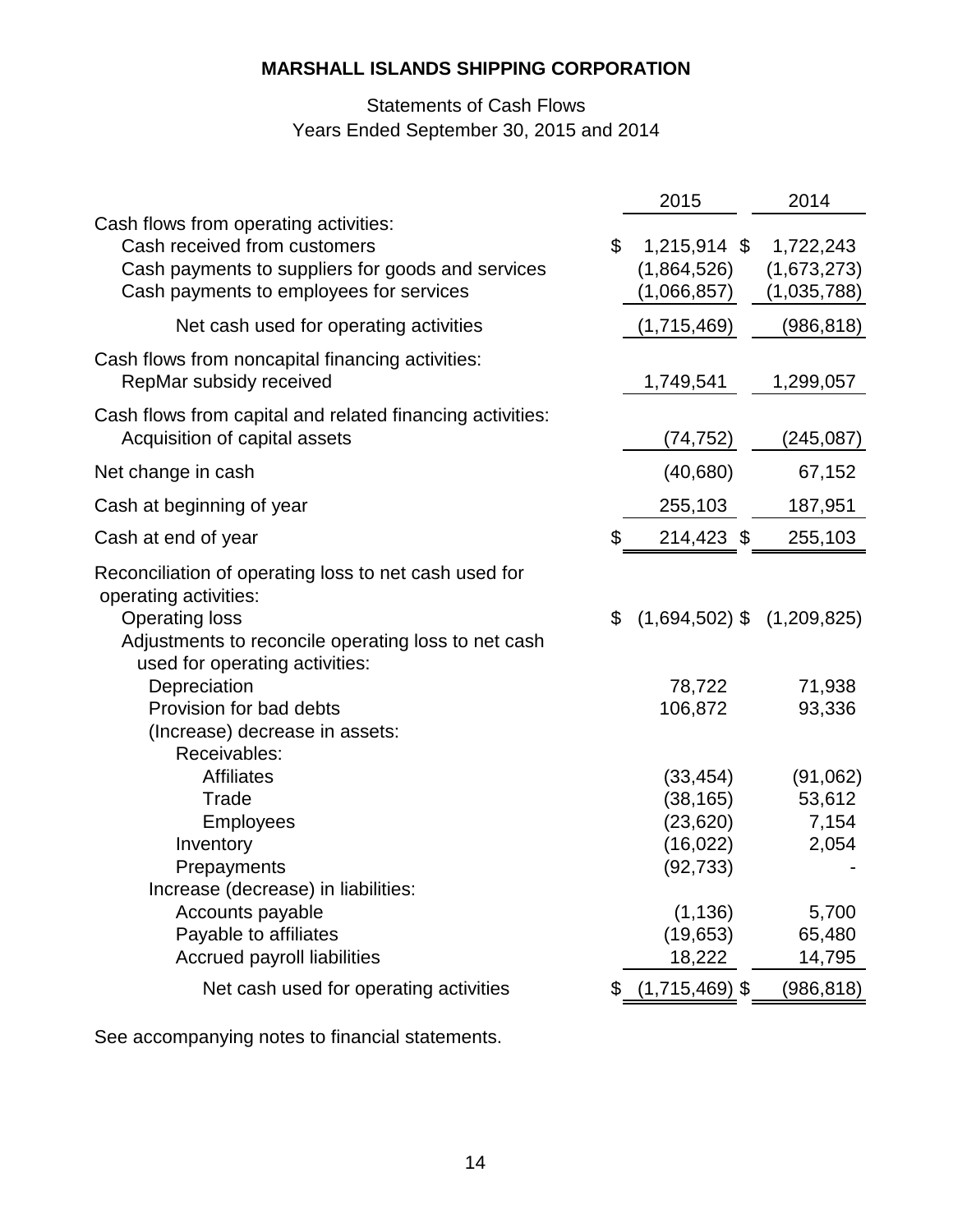Notes to Financial Statements September 30, 2015 and 2014

## (1) Organization

The Marshall Islands Shipping Corporation (MISC), a component unit of the Republic of the Marshall Islands (RepMar), was created under Public Law 2005-41, the Marshall Islands Shipping Corporation Act, 2004. MISC was established to manage and operate RepMar's shipping vessels. MISC's principal line of business is to provide sea transportation services; to carry on business as ship owners; and to build and maintain ships and vessels.

MISC is governed by a five-member Board of Directors, including one official each from the Ministry of Finance and the Marshall Islands Ports Authority and three members appointed by the Cabinet of RepMar.

MISC's financial statements are incorporated into the financial statements of RepMar as a component unit.

## (2) Summary of Significant Accounting Policies

The accounting policies of MISC conform to accounting principles generally accepted in the United States of America, as applicable to governmental entities, specifically proprietary funds.

GASB Statement No. 34, *Basic Financial Statements - and Management's Discussion and Analysis - for State and Local Governments*, as amended by Statement No. 37, *Basic Financial Statements - and Management's Discussion and Analysis - for State and Local Governments: Omnibus*, and Statement No. 38, *Certain Financial Statement Note Disclosures*, establish financial reporting standards for governmental entities which require that management's discussion and analysis of the financial activities be included with the basic financial statements and notes and modifies certain other financial statement disclosure requirements.

To conform to the requirements of GASB 34, equity is presented in the following net position categories:

- Net investment in capital assets; capital assets, net of accumulated depreciation, plus construction or improvement of those assets.
- Restricted; net position that is constrained for specific purposes which are externally imposed by providers, such as creditors or amounts constrained due to constitutional provisions or enabling legislation.
- Unrestricted; net position that is not subject to externally imposed stipulations. Unrestricted net position may be designated for specific purposes by action of management or the Board of Directors or may otherwise be limited by contractual agreements with outside parties.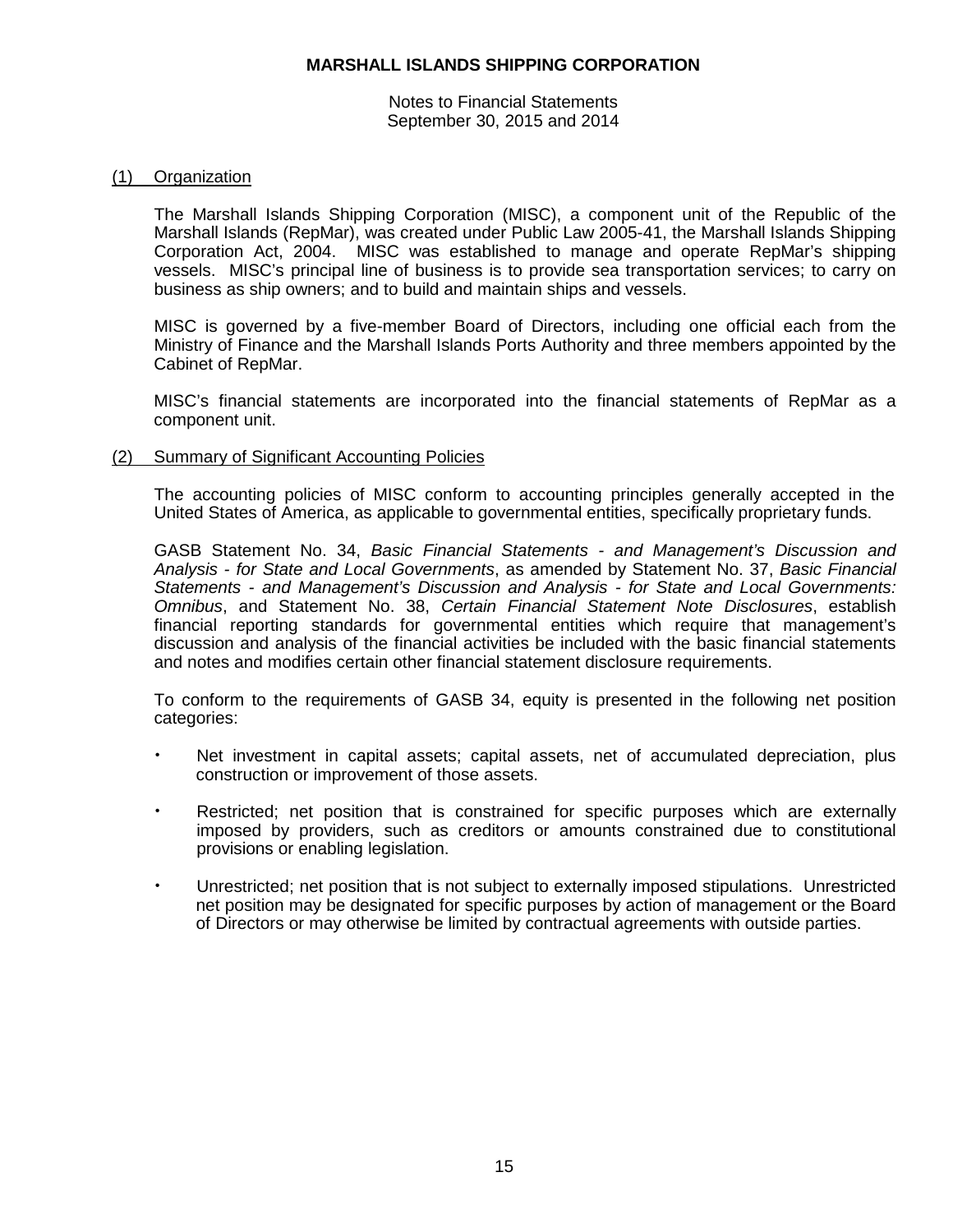Notes to Financial Statements September 30, 2015 and 2014

## (2) Summary of Significant Accounting Policies, Continued

#### Basis of Accounting

Proprietary funds are accounted for on a flow of economic resources measurement focus. With this measurement focus, all assets, deferred outflows of resources, liabilities, and deferred inflows of resources associated with the operation of the fund are included in the statement of net position. Proprietary fund operating statements present increases and decreases in net position. The accrual basis of accounting is utilized by proprietary funds. Under this method, revenues are recorded when earned and expenses are recorded at the time liabilities are incurred. MISC considers revenues and costs that are directly related to operations of shipping vessels to be operating revenues and expenses. Revenues and expenses related to financing and other activities are reflected as nonoperating.

## Cash

Custodial credit risk is the risk that in the event of a bank failure, MISC's deposits may not be returned to it. Such deposits are not covered by depository insurance and are either uncollateralized or collateralized with securities held by the pledging financial institution or held by the pledging financial institution but not in the depositor-government's name. MISC does not have a deposit policy for custodial credit risk.

For purposes of the statements of net position and cash flows, cash is defined as cash on hand and cash held in demand accounts. As of September 30, 2015 and 2014, the carrying amount of cash was \$214,423 and \$255,103, respectively, and the corresponding bank balances were \$277,980 and \$251,240, respectively, which were maintained in a financial institution subject to Federal Deposit Insurance Corporation (FDIC) insurance. As of September 30, 2015 and 2014, bank deposits were fully FDIC insured.

#### Receivables

All receivables are uncollateralized and are due from affiliates or customers, located within the Republic of the Marshall Islands. The allowance for doubtful accounts is stated at an amount which management believes will be adequate to absorb possible losses on accounts receivable that may become uncollectible based on evaluation of the collectability of these accounts. The allowance is established through a provision for bad debts charged to expense.

#### Inventory

Inventory consists of items purchased for resale (on the ships) during outer islands voyages. Inventory is valued at the lower of cost (first-in, first out FIFO) or market value (net realized value).

#### Deferred Dry-dock Expenditures

Dry-dock expenditures have been recognized as an asset when the recognition criteria were met. The recognition is made when the dry-docking has been performed and is amortized over the period until the next scheduled dry-docking usually 2 to 3 years. Any remaining carrying amount of the cost of the previous inspection is de-recognized. Ordinary repairs and maintenance expenses are charged to the income statement during the financial period in which they are incurred.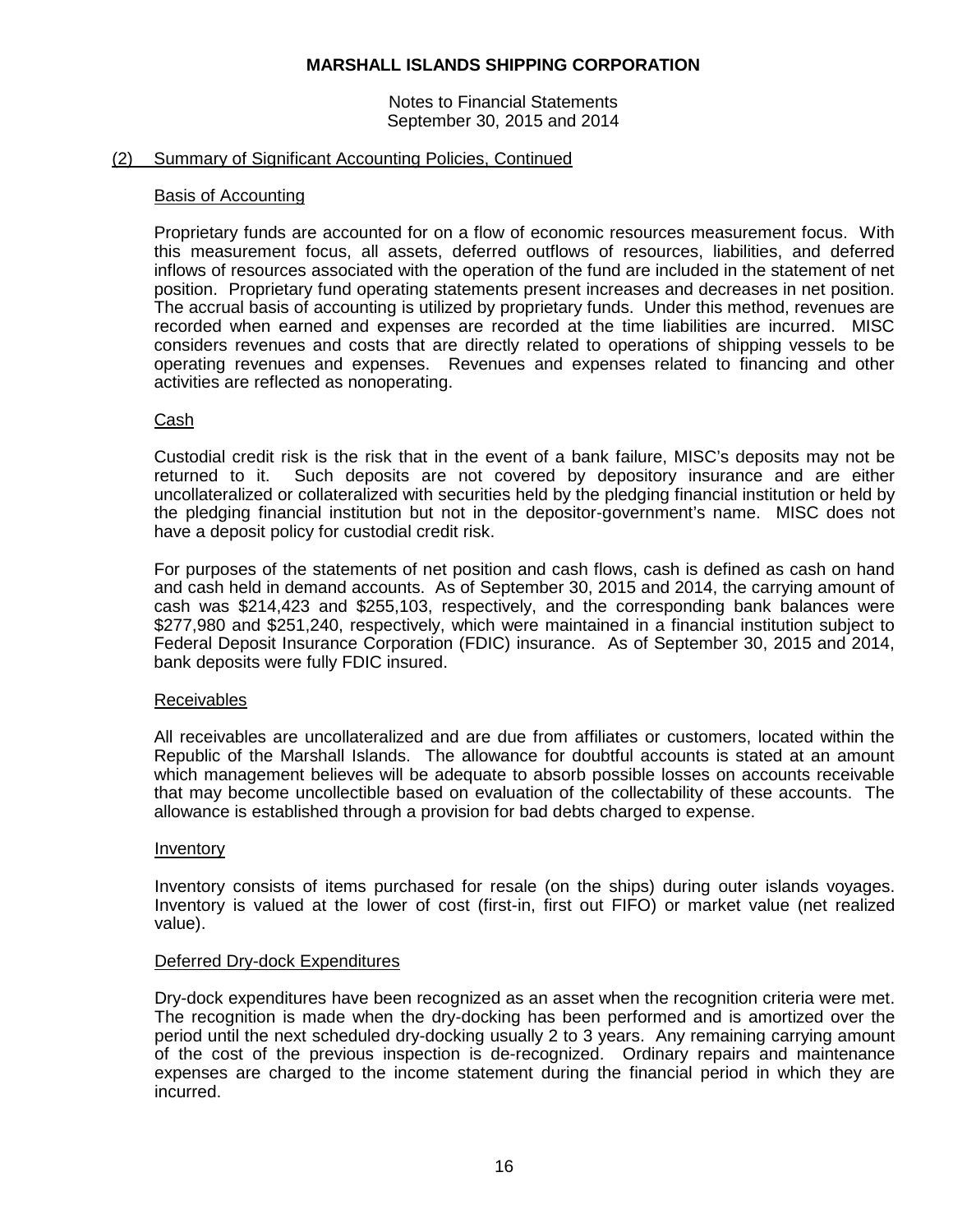Notes to Financial Statements September 30, 2015 and 2014

## (2) Summary of Significant Accounting Policies, Continued

## Equipment

MISC has not adopted a formal capitalization policy for equipment; however, items with a cost that equals or exceeds \$1,000 are generally capitalized. Depreciation is calculated using the straight-line method based on the estimated useful lives of the respective assets. The estimated useful lives of these assets are 5 years.

## Deferred Outflows of Resources

In addition to assets, the statement of net position will sometimes report a separate section for deferred outflows of resources. This separate financial statement element, deferred outflows of resources represents a consumption of net position that applies to a future period and so will not be recognized as an outflow of resources (deduction of net position) until then. MISC has no items that qualify for reporting in this category.

## Taxes

Corporate profits are not subject to income tax in the Republic of the Marshall Islands. The Government of the Republic of the Marshall Islands imposes a gross receipts tax of 3% on revenues. MISC is specifically exempt from this tax.

#### Compensated Absences

Vested or accumulated vacation leave is recorded as an expense and liability as the benefits accrue to employees. No liability is recorded for non-vesting accumulating rights to receive sick pay benefits. As of September 30, 2015 and 2014, the accumulated vacation leave liability totals \$70,465 and \$54,686, respectively, and is included within the statements of net position as accrued payroll liabilities.

#### Deferred Inflows of Resources

In addition to liabilities, the statement of net position will sometimes report a separate section for deferred inflows of resources. This separate financial statement element, deferred inflows of resources represents an acquisition of net position that applies to a future period and so will not be recognized as an inflow of resources (additions to net position) until then. MISC has no items that qualify for reporting in this category.

#### Revenue Recognition

Cargo, charter and passenger revenue are recognized when the transportation is provided. Other components of other operating revenue are recognized as revenue when the related goods and services are provided.

## **Estimates**

The preparation of financial statements in conformity with accounting principles generally accepted in the United States of America (GAAP) requires management to make estimates and assumptions that affect the reported amounts of assets, deferred outflows of resources, liabilities, and deferred inflows of resources, and disclosure of contingent assets and liabilities at the date of the financial statements and the reported amounts of revenues and expenses during the reporting period. Actual results could differ from those estimates.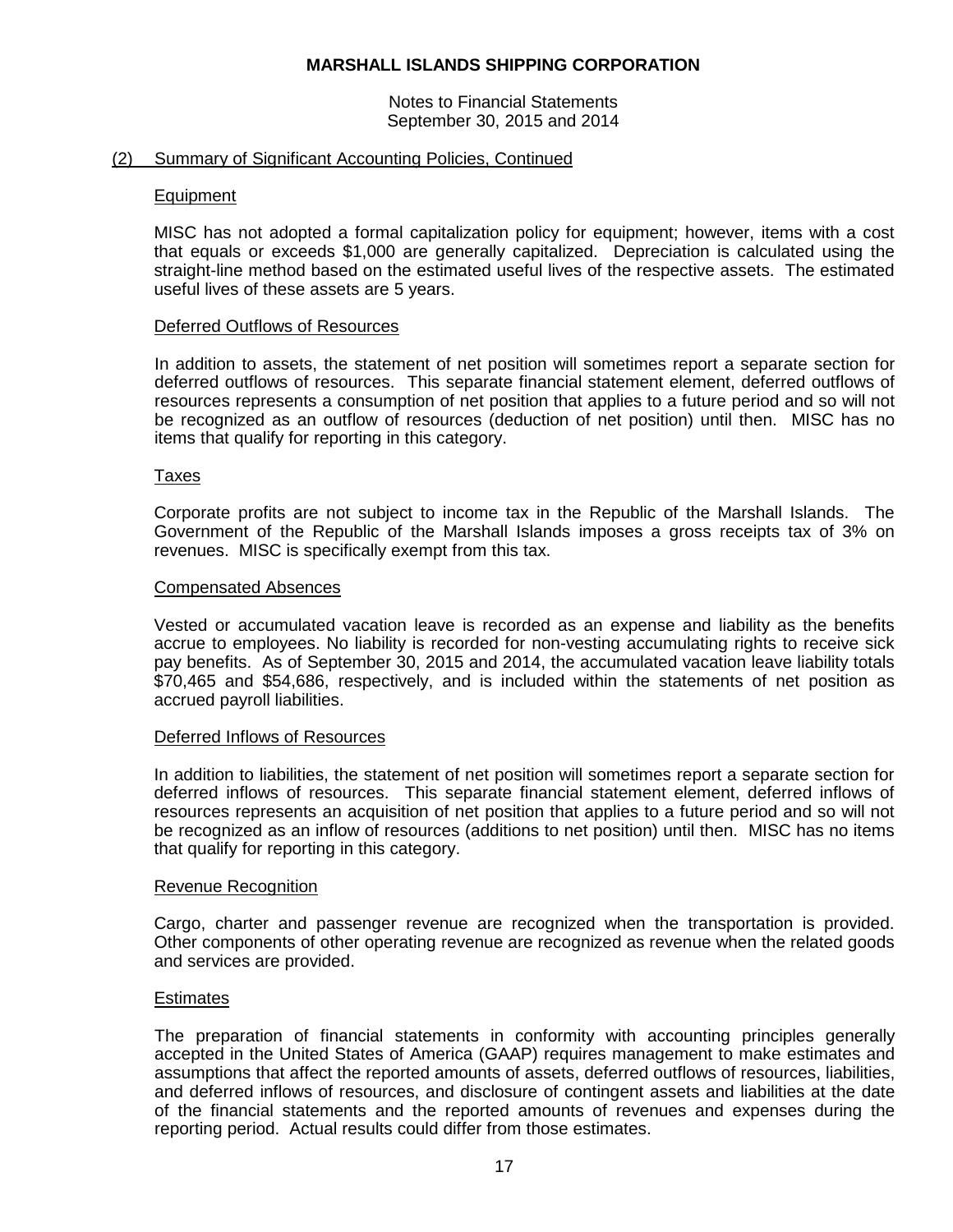Notes to Financial Statements September 30, 2015 and 2014

## (2) Summary of Significant Accounting Policies, Continued

#### New Accounting Standards

During the year ended September 30, 2015, MISC implemented the following pronouncements:

- GASB S*tatement* No. 68, *Accounting and Financial Reporting for Pensions,* and GASB Statement No. 71, *Pension Transition for Contributions Made Subsequent to the Measurement Date - an amendment of* GASB Statement No. 68, which revise and establish new financial reporting requirements for most governments that provide their employees with pension benefits. The implementation of these statements did not have a material effect on the accompanying financial statements.
- GASB Statement No. 69, *Government Combinations and Disposals of Government Operations*, which improves accounting and financial reporting for state and local governments' combinations and disposals of government operations. Government combinations include mergers, acquisitions, and transfers of operations. A disposal of government operations can occur through a transfer to another government or a sale. The implementation of this statement did not have a material effect on the accompanying financial statements.

In February 2015, GASB issued Statement No. 72, *Fair Value Measurement and Application,*  which addresses accounting and financial reporting issues related to fair value measurements and requires entities to expand their fair value disclosures by determining major categories of debt and equity securities within the fair value hierarchy on the basis of the nature and risk of the investment. The provisions in Statement 72 are effective for fiscal years beginning after June 15, 2015. Management believes that the implementation of this statement only requires additional disclosures to be made about fair value measurements, the level of fair value hierarchy, and valuation techniques and will not have a material effect on the financial statements of MISC.

In June 2015, GASB issued Statement No. 73, *Accounting and Financial Reporting for Pensions and Related Assets That Are Not Within the Scope of GASB Statement 68, and Amendments to Certain Provisions of GASB Statements 67 and 68*, which aligns the reporting requirements for pensions and pension plans not covered in GASB Statements 67 and 68 with the reporting requirements in Statement 68. The provisions in Statement No. 73 are effective for fiscal years beginning after June 15, 2015, with the exception of the provisions that address employers and governmental nonemployer contributing entities for pensions that are not within the scope of Statement 68, which are effective for fiscal years beginning after June 15, 2016. Management does not believe that the implementation of this statement will have a material effect on the financial statements of MISC.

In June 2015, GASB issued Statement No. 74, *Financial Reporting for Postemployment Benefit Plans Other Than Pension Plans*, which replaces Statements No. 43, *Financial Reporting for Postemployment Benefit Plans Other Than Pension Plans*, as amended, and No. 57, *OPEB Measurements by Agent Employers and Agent Multiple-Employer Plans*, and addresses financial reporting requirements for governments whose employees are provided with postemployment benefits other than pensions (other postemployment benefits or OPEB). The provisions in Statement No. 74 are effective for fiscal years beginning after June 15, 2016. Management does not believe that the implementation of this statement will have a material effect on the financial statements of MISC.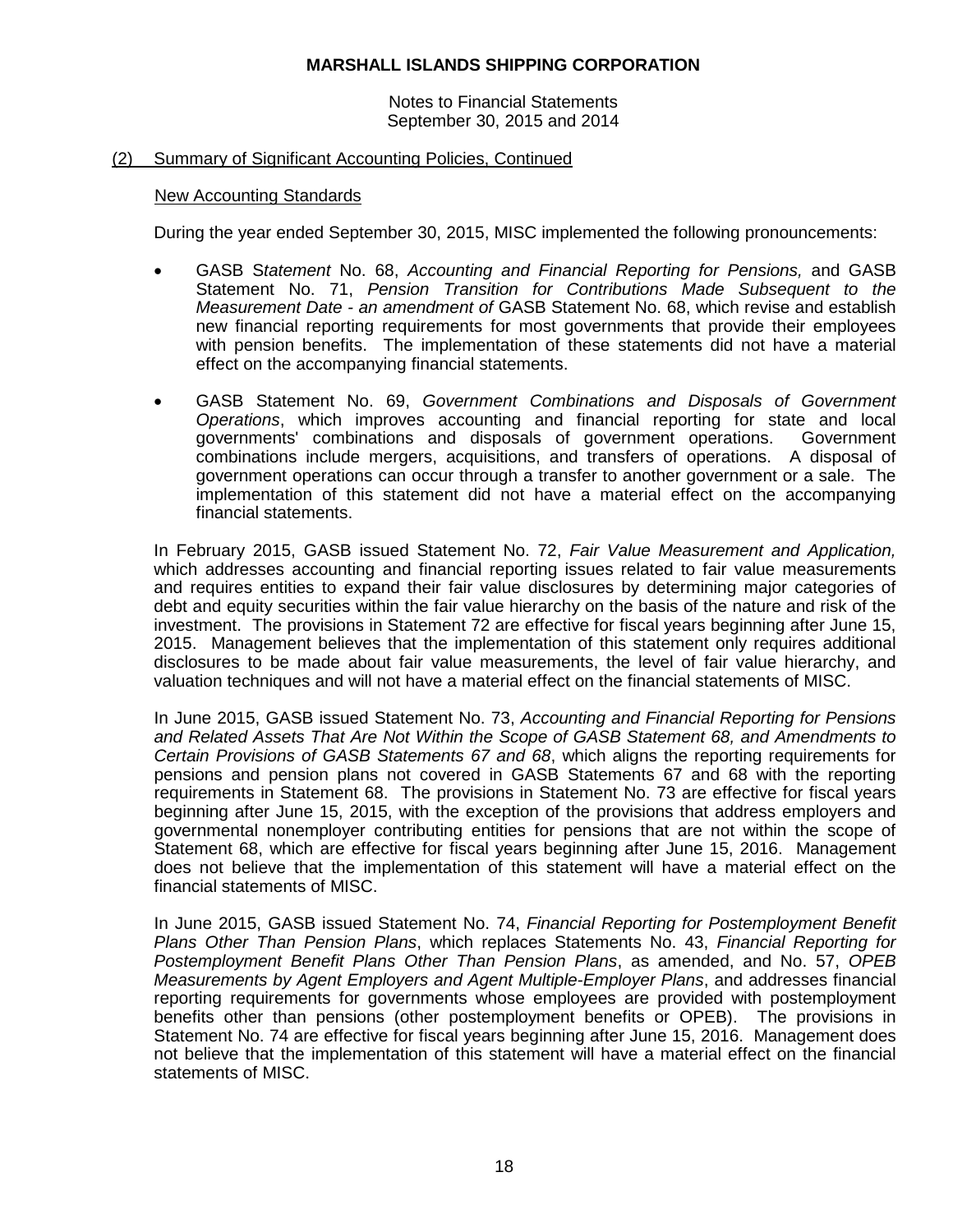Notes to Financial Statements September 30, 2015 and 2014

## (2) Summary of Significant Accounting Policies, Continued

## New Accounting Standards, Continued

In June 2015, GASB issued Statement No. 75, *Accounting and Financial Reporting for Postemployment Benefits Other Than Pensions*, which replaces the requirements of Statements No. 45, *Accounting and Financial Reporting by Employers for Postemployment Benefits Other Than Pensions*, as amended, and No. 57, *OPEB Measurements by Agent Employers and Agent Multiple-Employer Plans*, and provides guidance on reporting by governments that provide OPEB to their employees and for governments that finance OPEB for employees of other governments. The provisions in Statement No. 75 are effective for fiscal years beginning after June 15, 2017. Management does not believe that the implementation of this statement will have a material effect on the financial statements of MISC.

In June 2015, GASB issued Statement No. 76, *The Hierarchy of Generally Accepted Accounting Principles for State and Local Governments*, which eliminates two of the four categories of authoritative GAAP that exist under the existing hierarchy prescribed by Statement 55. The two categories that will remain under the new standard are (1) GASB Statements and (2) GASB technical bulletins and implementation guides in addition to AICPA guidance that the GASB clears. The provisions in Statement No. 76 are effective for fiscal years beginning after June 15, 2015. Management does not believe that the implementation of this statement will have a material effect on the financial statements of MISC.

In August 2015, GASB issued Statement No. 77, *Tax Abatement Disclosures*, which requires governments that enter into tax abatement agreements to disclose certain information about the agreements. The provisions in Statement No. 77 are effective for fiscal years beginning after December 15, 2015. Management does not believe that the implementation of this statement will have a material effect on the financial statements of MISC.

#### Reclassifications

Certain balances in the 2014 presentation have been reclassified to conform to the 2015 presentation.

#### (3) Risk Management

MISC is exposed to various risks of loss related to torts; theft of, damage to, and destruction of assets; errors and omissions; injuries to employees; and natural disasters. MISC has elected to purchase commercial automobile insurance from independent third parties for the risks of loss to which it is exposed with respect to the use of motor vehicles. Settled claims have not exceeded this commercial coverage for the last three years. MISC does not maintain general liability insurance; maritime insurance; and fire, lightning and typhoon insurance for its office building and contents. In the event of an insurable loss, MISC may be self-insured to a material extent.

#### (4) Prepaid Drydocking

During the year ended September 30, 2015, MISC incurred dry-dock expenditures of \$98,443 for the MV Aemman ship in Fiji, which is to be amortized for 3 years. In 2015, amortized dry-dock expense amounted to \$5,710. As of September 30, 2015, prepaid dry-docking amounted to \$92,733.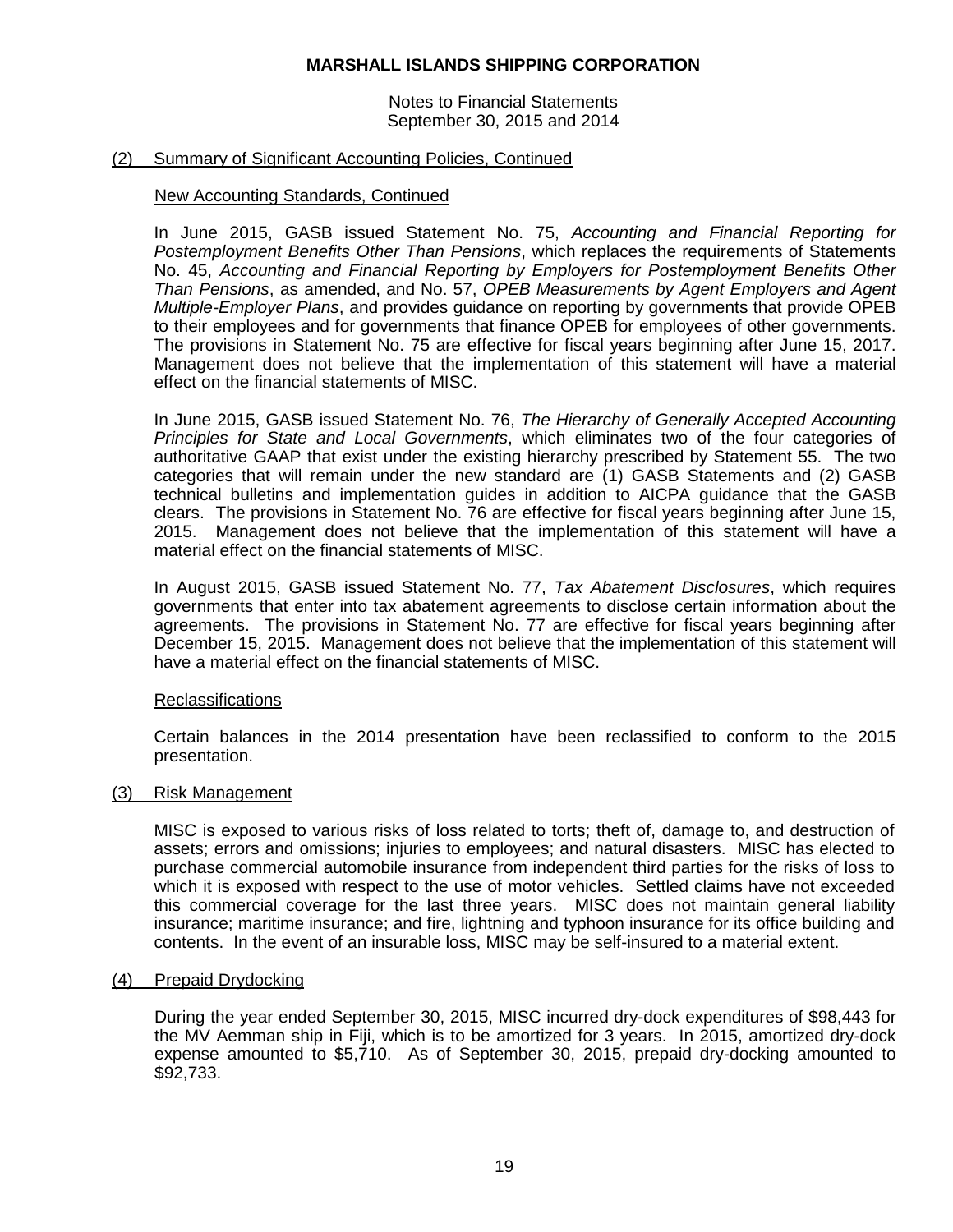## Notes to Financial Statements September 30, 2015 and 2014

# (5) Equipment

Capital asset activity during the years ended September 30, 2015 and 2014 is as follows:

|                               |                  | 2015             |                    |                  |
|-------------------------------|------------------|------------------|--------------------|------------------|
|                               | October 1,       |                  |                    | September 30,    |
|                               | 2014             | Additions        | Retirements        | 2015             |
| Equipment                     | \$<br>327,983    | \$<br>66,252     | \$                 | \$<br>394,235    |
| Vehicles                      | 313,597          | 8,500            |                    | 322,097          |
| Furniture                     | 6.000            |                  |                    | 6,000            |
| Motor boats                   | 86,623           |                  |                    | 86,623           |
|                               | 734,203          | 74,752           |                    | 808,955          |
| Less accumulated depreciation | <u>(491,759)</u> | (78, 722)        |                    | <u>(570,481)</u> |
|                               | \$<br>242,444    | 3,970<br>\$      | \$                 | 238,474<br>\$    |
|                               |                  | 2014             |                    |                  |
|                               | October 1,       |                  |                    | September 30,    |
|                               | 2013             | <b>Additions</b> | <b>Retirements</b> | 2014             |
| Equipment                     | \$<br>286,863    | \$<br>41,120     | \$                 | 327,983<br>\$    |
| Vehicles                      | 149,630          | 163,967          |                    | 313,597          |
| Furniture                     | 6,000            |                  |                    | 6,000            |
| Motor boats                   | 46,623           | 40,000           |                    | 86,623           |
|                               |                  | 245,087          |                    | 734,203          |
|                               | 489,116          |                  |                    |                  |
| Less accumulated depreciation | (419,821)        | <u>(71,938)</u>  |                    | <u>(491,759)</u> |

## (6) Related Party Transactions

MISC was created by the Nitijela of RepMar under Public Law 2005-41 and is thus considered a component unit of RepMar. Accordingly, MISC is affiliated with all RepMar-owned and affiliated entities, including Tobolar Copra Processing Authority (Tobolar).

A summary of related party transactions for the years ended September 30, 2015 and 2014 is as follows: 2015

|                                                 | Revenues  | Expenses  | Receivables   | <b>Payables</b> |
|-------------------------------------------------|-----------|-----------|---------------|-----------------|
| Tobolar                                         | \$290,087 | \$        | \$<br>134,885 | \$              |
| Marshall Islands Social Security Administration |           | 94.635    |               | 46,737          |
| Marshalls Energy Company, Inc.                  | 246,330   | 21,525    | 38,500        | 1,867           |
| <b>RMI Ports Authority</b>                      |           | 48.444    |               | 185,868         |
| Republic of the Marshall Islands                | 132.165   | 14,542    | 49.513        | 39,690          |
| Other                                           | 401       | 40,878    | 130           | 2,402           |
|                                                 | \$668,983 | \$220.024 | \$223,028     | \$276,564       |
|                                                 |           |           | 2014          |                 |
|                                                 | Revenues  | Expenses  | Receivables   | Payables        |
| Tobolar                                         | \$244,066 | \$        | \$106,342     | \$              |
| Marshall Islands Social Security Administration | 62        | 91.480    | 148           | 73,215          |
| Marshalls Energy Company, Inc.                  | 251,809   | 148,062   | 28,500        | 6,879           |
| <b>RMI Ports Authority</b>                      |           | 36,731    |               | 158,641         |
| Republic of the Marshall Islands                | 163,498   | 100,136   | 54,484        | 47,773          |
| Other                                           |           |           |               |                 |
|                                                 | 616       | 26,365    | 100           | 9,709           |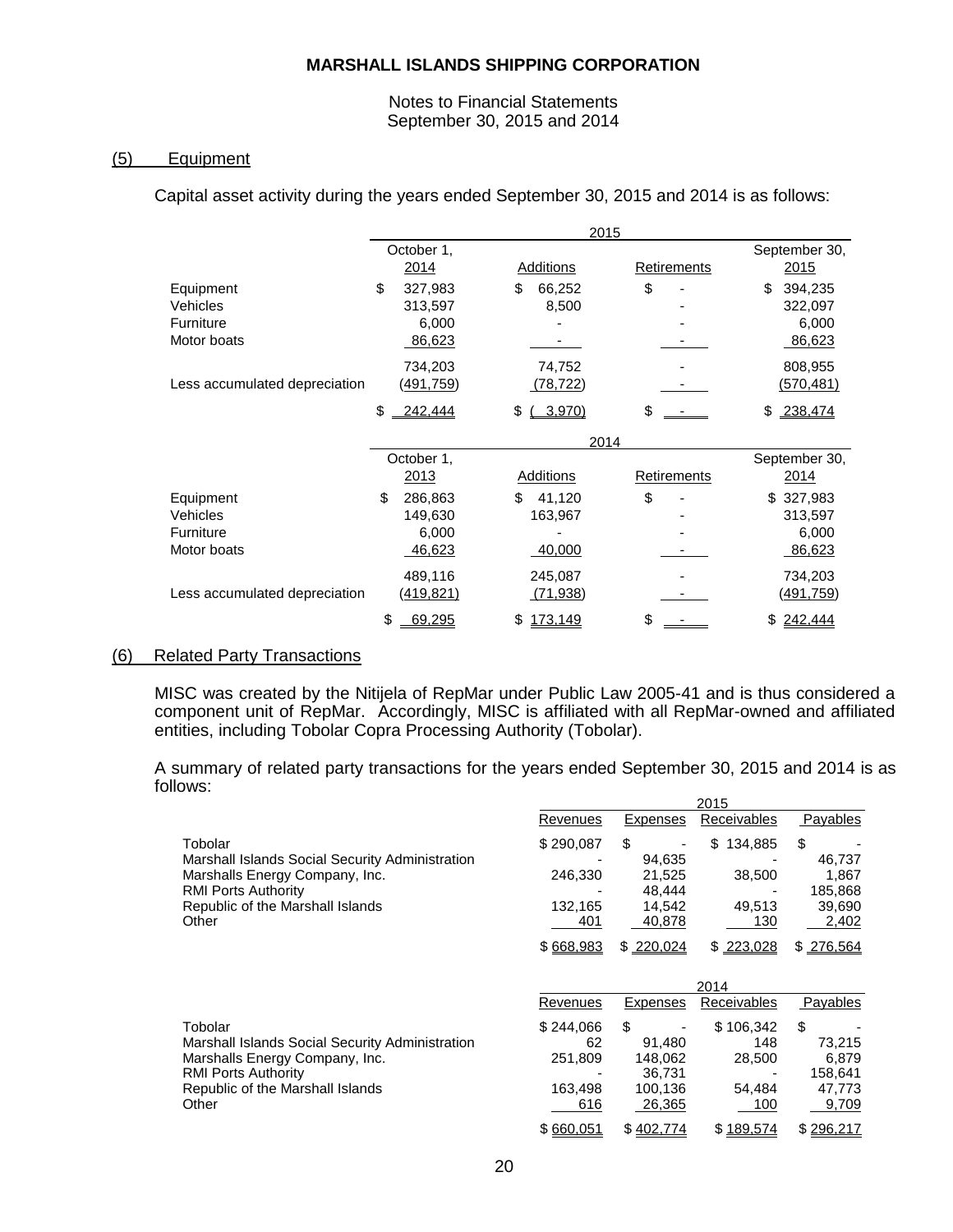Notes to Financial Statements September 30, 2015 and 2014

## (6) Related Party Transactions, Continued

During the years ended September 30, 2015 and 2014, the operations of MISC were funded by appropriations, totaling \$1,310,085 and \$1,299,057, respectively, from the Nitijela of RepMar. In addition, MISC received an appropriation from the Nitijela of RepMar of \$439,456 restricted for dry-docking and related expenses. As of September 30, 2015, MISC has yet to expend \$190,641 under this appropriation. Accordingly, this amount is restricted within net position.

MISC occupies certain office space and utilizes four vessels belonging to RepMar at no cost. No lease agreements have been executed to formalize these arrangements. However, management is of the opinion that no rental payments for the use of these properties are anticipated. The fair value of these contributions is presently not determinable. Accordingly, the contributed use of facilities has not been recognized as revenue and expense in the accompanying financial statements.

As described in note 7, MISC leases space from a related party.

## (7) Commitments and Contingencies

## **Commitments**

MISC leased a warehouse for \$2,557 per month, effective August 1, 2014, from the RMI Ports Authority, and expires on July 31, 2016. In addition, MISC leases garage and storage space for \$688 per month from a related party, effective October 1, 2013, and expires on September 30, 2018. For the years ended September 30, 2015 and 2014, MISC recorded rent expense associated with these leases of \$45,167 and \$77,471, respectively.

Total minimum future rental payments for non-cancelable lease agreements for subsequent years ending September 30, are as follows:

| Year ending   |          |
|---------------|----------|
| September 30, |          |
| 2016          | \$33,815 |
| 2017          | 8,250    |
| 2018          | 8,250    |
|               | \$50,315 |

### **Contingencies**

During the years ended September 30, 2015 and 2014, MISC incurred losses from operations of \$1,694,502 and \$1,209,825, respectively. For the years ended September 30, 2015 and 2014, MISC received operational subsidies of \$1,310,085 and \$1,299,057, respectively, from the Nitijela of RepMar. Although RepMar has provided funding in the past, MISC does not have a formal agreement with RepMar to provide future funding. A significant reduction in the level of budgetary support from RepMar, if this were to occur, may have an effect on MISC's programs and activities. For the year ended September 30, 2016, RepMar appropriated \$1,270,247 and \$481,000, respectively, to fund MISC operations and dry-docking expenses. In addition, RepMar appropriated \$1,700,000 for the purchase of a new vessel.

MISC is party to certain legal proceedings arising from the ordinary course of its business. Management is of the opinion that the ultimate outcome of these proceedings is currently not determinable. Therefore, no provision has been recorded in the accompanying financial statements.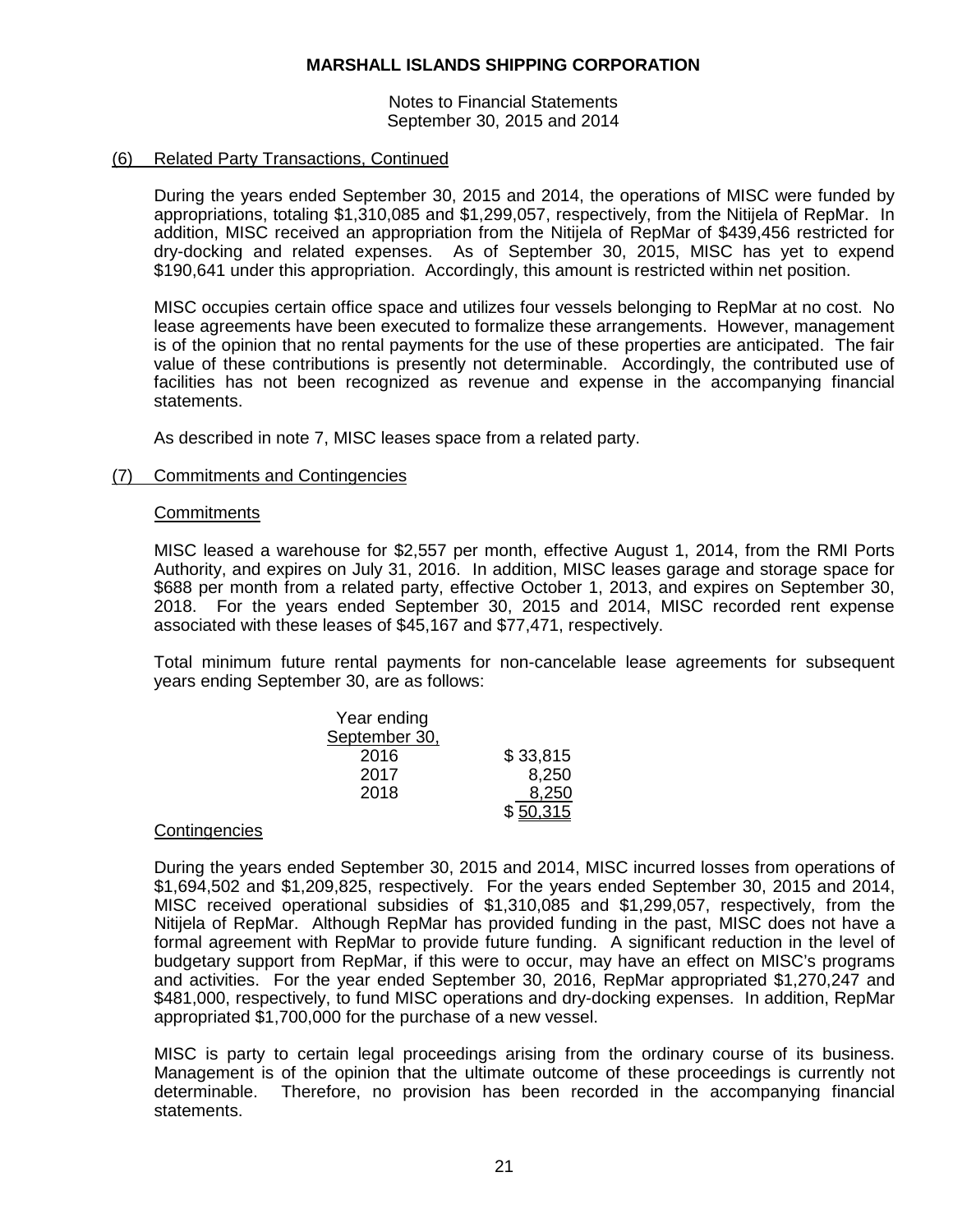

Deloitte & Touche LLP 361 South Marine Corps Drive Tamuning, GU 96913-3973 USA

Tel: (671)646-3884 Fax: (671)649-4932 www.deloitte.com

## **INDEPENDENT AUDITORS' REPORT ON INTERNAL CONTROL OVER FINANCIAL REPORTING AND ON COMPLIANCE AND OTHER MATTERS BASED ON AN AUDIT OF FINANCIAL STATEMENTS PERFORMED IN ACCORDANCE WITH** *GOVERNMENT AUDITING STANDARDS*

Chairman Board of Directors Marshall Islands Shipping Corporation:

We have audited, in accordance with auditing standards generally accepted in the United States of America and the standards applicable to financial audits contained in *Government Auditing Standards,* issued by the Comptroller General of the United States, the financial statements of the Marshall Islands Shipping Corporation (MISC), which comprise the statement of net position as September 30, 2015, and the related statements of revenues, expenses and changes in net position and of cash flows for the year then ended, and the related notes to the financial statements, and have issued our report thereon dated August 19, 2016.

# **Internal Control Over Financial Reporting**

In planning and performing our audit of the financial statements, we considered MISC's internal control over financial reporting (internal control) to determine the audit procedures that are appropriate in the circumstances for the purpose of expressing our opinion on the financial statements, but not for the purpose of expressing an opinion on the effectiveness of MISC's internal control. Accordingly, we do not express an opinion on the effectiveness of MISC's internal control.

A *deficiency in internal control* exists when the design or operation of a control does not allow management or employees, in the normal course of performing their assigned functions, to prevent, or detect and correct, misstatements on a timely basis. A *material weakness* is a deficiency, or a combination of deficiencies, in internal control such that there is a reasonable possibility that a material misstatement of the entity's financial statements will not be prevented, or detected and corrected on a timely basis. A *significant deficiency* is a deficiency, or a combination of deficiencies, in internal control that is less severe than a material weakness, yet important enough to merit attention by those charged with governance.

Our consideration of internal control was for the limited purpose described in the first paragraph of this section and was not designed to identify all deficiencies in internal control that might be material weaknesses or significant deficiencies and therefore, material weaknesses or significant deficiencies may exist that were not identified. We did identify certain deficiencies in internal control, described in the accompanying Schedule of Findings and Responses as item 2015-001, which we consider to be material weaknesses.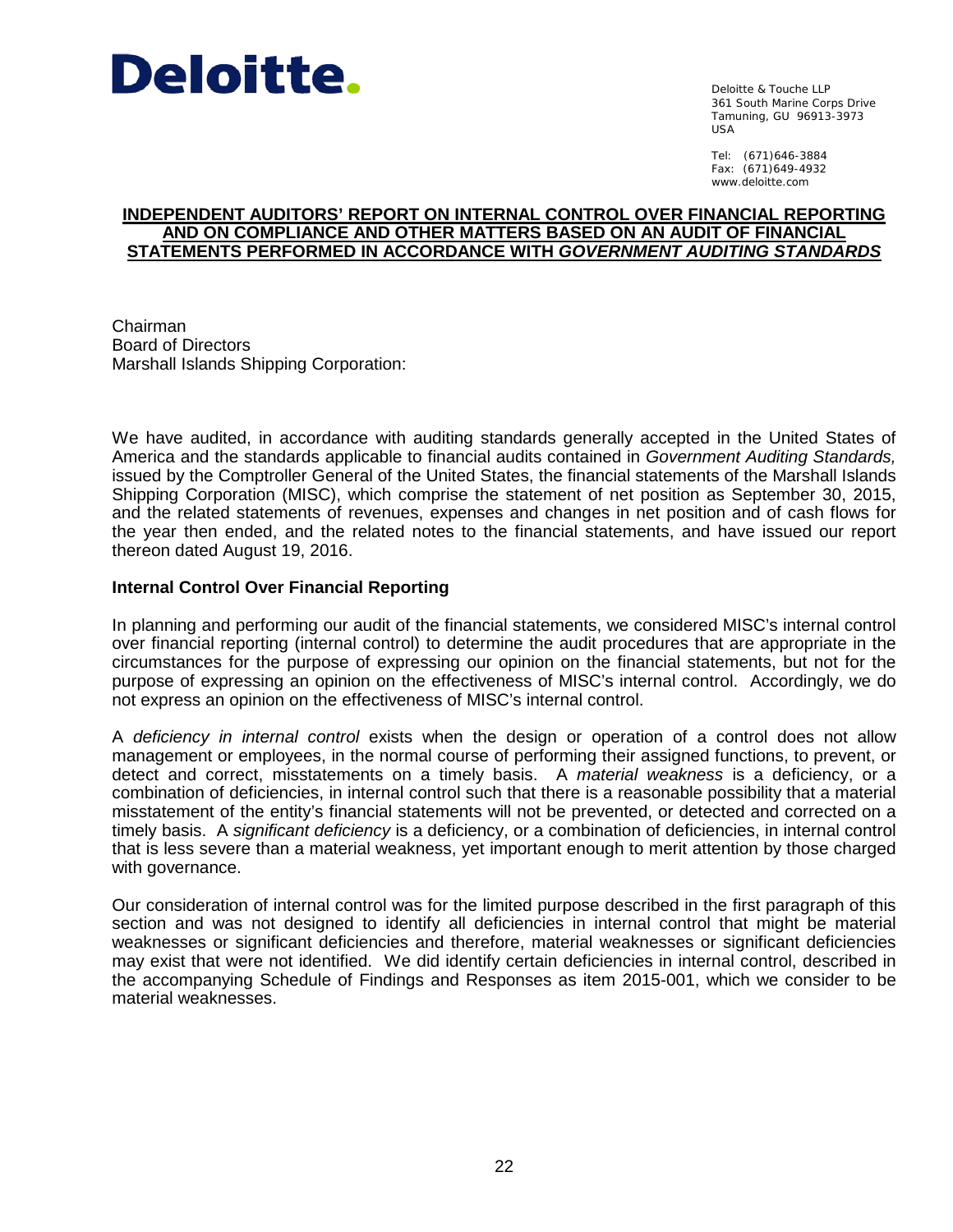## **Compliance and Other Matters**

As part of obtaining reasonable assurance about whether the MISC's financial statements are free from material misstatement, we performed tests of its compliance with certain provisions of laws, regulations, contracts, and grant agreements, noncompliance with which could have a direct and material effect on the determination of financial statement amounts. However, providing an opinion on compliance with those provisions was not an objective of our audit, and accordingly, we do not express such an opinion. The results of our tests disclosed instances of noncompliance or other matters that are required to be reported under *Government Auditing Standards* and which are described in the accompanying Schedule of Findings and Responses as items 2015-002 through 2015-004.

# **MISC's Response to Findings**

MISC's responses to the findings identified in our audit are described in the accompanying Schedule of Findings and Responses. MISC's responses were not subjected to the auditing procedures applied in the audit of the financial statements and, accordingly, we express no opinion on them.

## **Purpose of this Report**

The purpose of this report is solely to describe the scope of our testing of internal control and compliance and the results of that testing, and not to provide an opinion on the effectiveness of the entity's internal control or on compliance. This report is an integral part of an audit performed in accordance with *Government Auditing Standards* in considering the entity's internal control and compliance. Accordingly, this communication is not suitable for any other purpose.

o loite Nachellt

August 19, 2016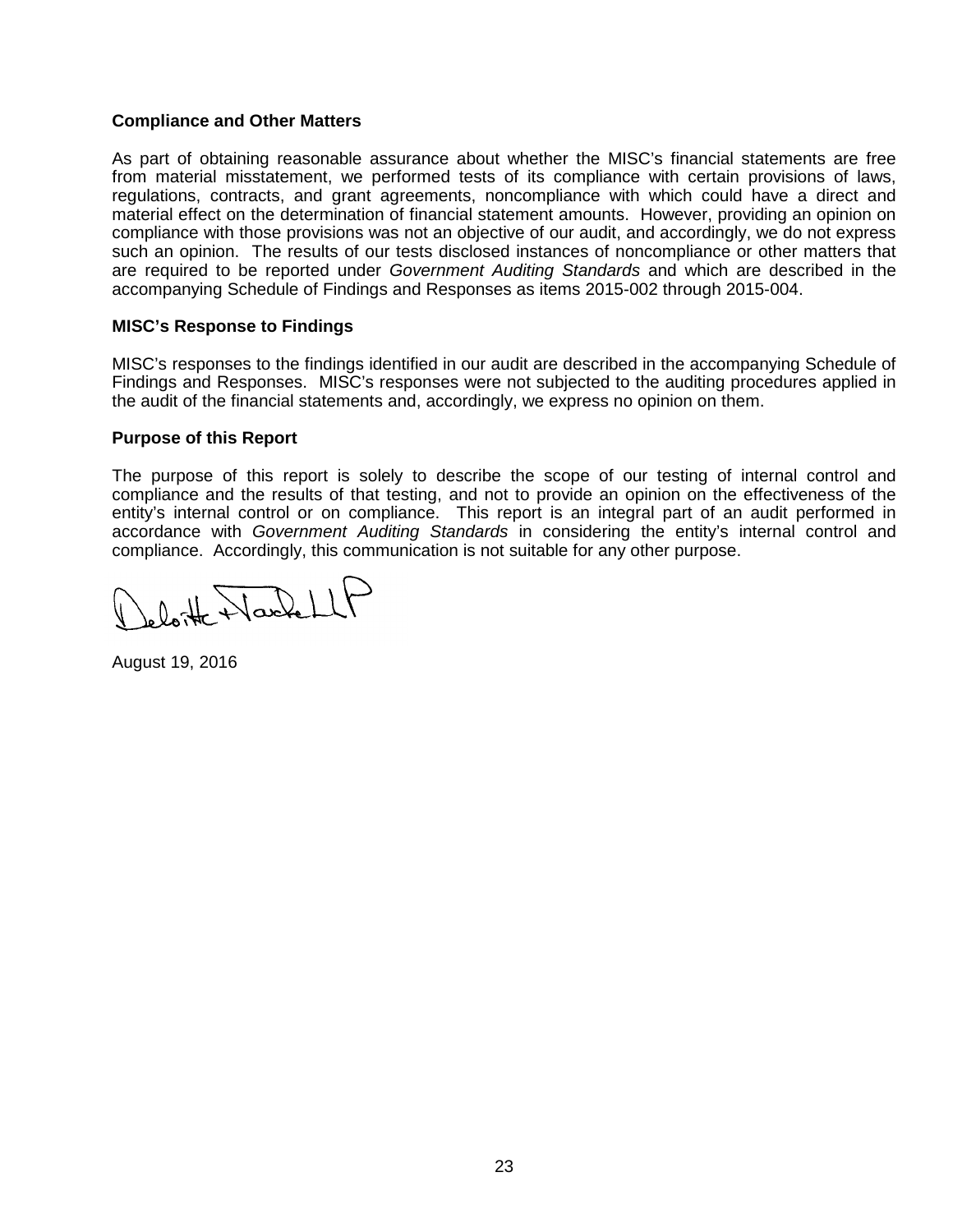Schedule of Findings and Responses Year Ended September 30, 2015

## Finding No. 2015-001

#### Revenues

Criteria: Adequate internal control policies and procedures should be established requiring that revenues be accurately supported, identified, recorded, and collected.

Condition: The following exceptions concerning revenue tests were noted:

- 1. Significant delays occur in preparation and completion of cargo and passenger manifests. As of June 6, 2016, cargo and passenger manifests for the fiscal year-ended September 30, 2015 could not be provided.
- 2. Cargo and passenger sales analyses per voyage (voyage report vs. recorded revenue) were not performed.

Cause: The cause of the above condition is the lack of established policies and procedures that require that revenues be accurately supported, identified, recorded, and collected.

Effect: The effect of the above condition is possible misstatement of revenues.

Recommendation: We recommend that MISC maintain and organize cargo and passenger manifests. Furthermore, we recommend that revenue analysis (cargo and passenger) be performed per voyage to verify the reasonableness of recorded revenues against voyage data provided by the booking staff.

Prior Year Status: Lack of established policies and procedures pertaining to revenues was reported as a finding in the audits of MISC for fiscal years 2007 through 2014.

#### Auditee Response and Corrective Action Plan:

Who: Head Accounting Officer

What: Management will establish MISC revenue policies and procedures to be in effect for FY 2016.

With technical assistance provided by the Asian Development Bank Development Coordination Office, the local consultant will support MISC in the fourth quarter of FY2016 to assist with establishment of MISC's revenue policies and procedures policy and to assist the Accounting Department with capacity building and implementation of the policy. In addition, support will be provided to address the findings.

It is highly likely this will be a repeat finding in FY2016.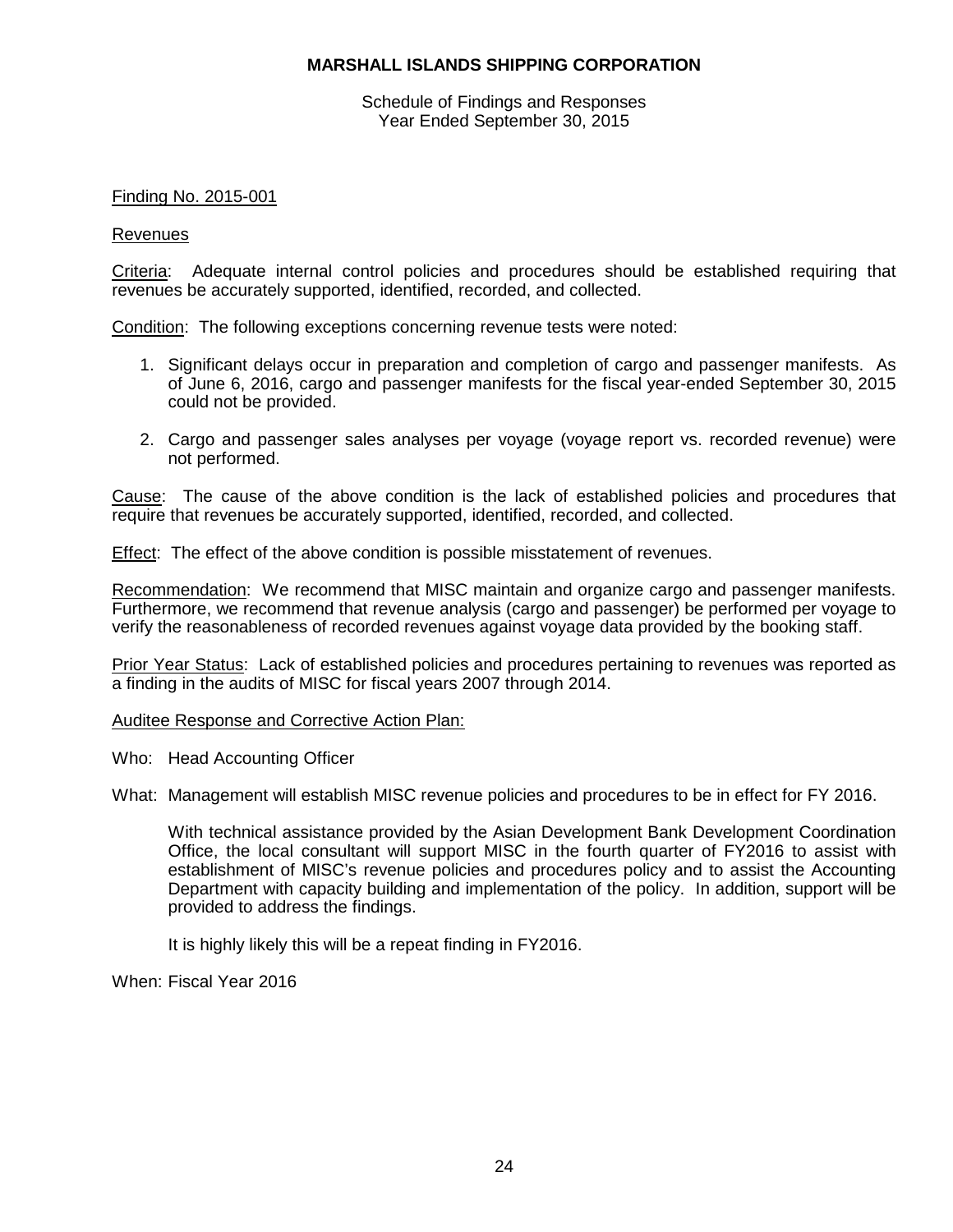Schedule of Findings and Responses, Continued Year Ended September 30, 2015

## Finding No. 2015-002

#### Local Noncompliance

Criteria: Public Law 2005-41 established the Marshall Islands Shipping Corporation (MISC) and authorized all movable and immovable property of the shipping services under the Ministry of Transportation and Communication be vest absolutely in MISC. Furthermore, all assets and liabilities, rights, duties, and obligations, and all contracts and agreements relating to shipping services existing on the date of MISC's establishment shall stand transferred and vest in MISC.

Condition: No documentation was provided to indicate that all assets, liabilities, rights, duties and obligations, and all contracts and agreements relating to shipping services existing on the date of MISC's establishment have been transferred to MISC. Specifically, four vessels (Aemman, Ribuuk Ae, Majuro and Kwajalein) operated by MISC and vehicles previously with the Ministry of Transportation and Communications are not recorded by MISC.

Cause: The cause of the above condition is the lack of official documentation transferring all assets and liabilities, rights, duties and obligations, and all contracts and agreements of the relating to shipping services existing on the date of MISC's establishment.

Effect: The effect of the above condition is noncompliance with requirements of Public Law 2005-41.

Recommendation: We recommend that management comply with the requirements of Public Law 2005-41.

Prior Year Status: Noncompliance with Public Law 2005-41 was reported as a finding in the audits of MISC for fiscal years 2007 through 2014.

#### Auditee Response and Corrective Action Plan:

- Who: Head Accounting Officer
- What: The noncompliance issue with the Public law 2005-41 has been escalated to the MISC Board. Management's understanding of the progress to have the assets transferred to MISC, as appropriate is slow and at a standstill.

With technical assistance provided by the Asian Development Bank Development Coordination Office, the local consultant will support MISC in the fourth quarter of FY2016 to assist with addressing this issue, including preparing the supporting documentation and required documents for all relevant government stakeholders signatory to include Ministry of Finance and Ministry of Transportation & Communication.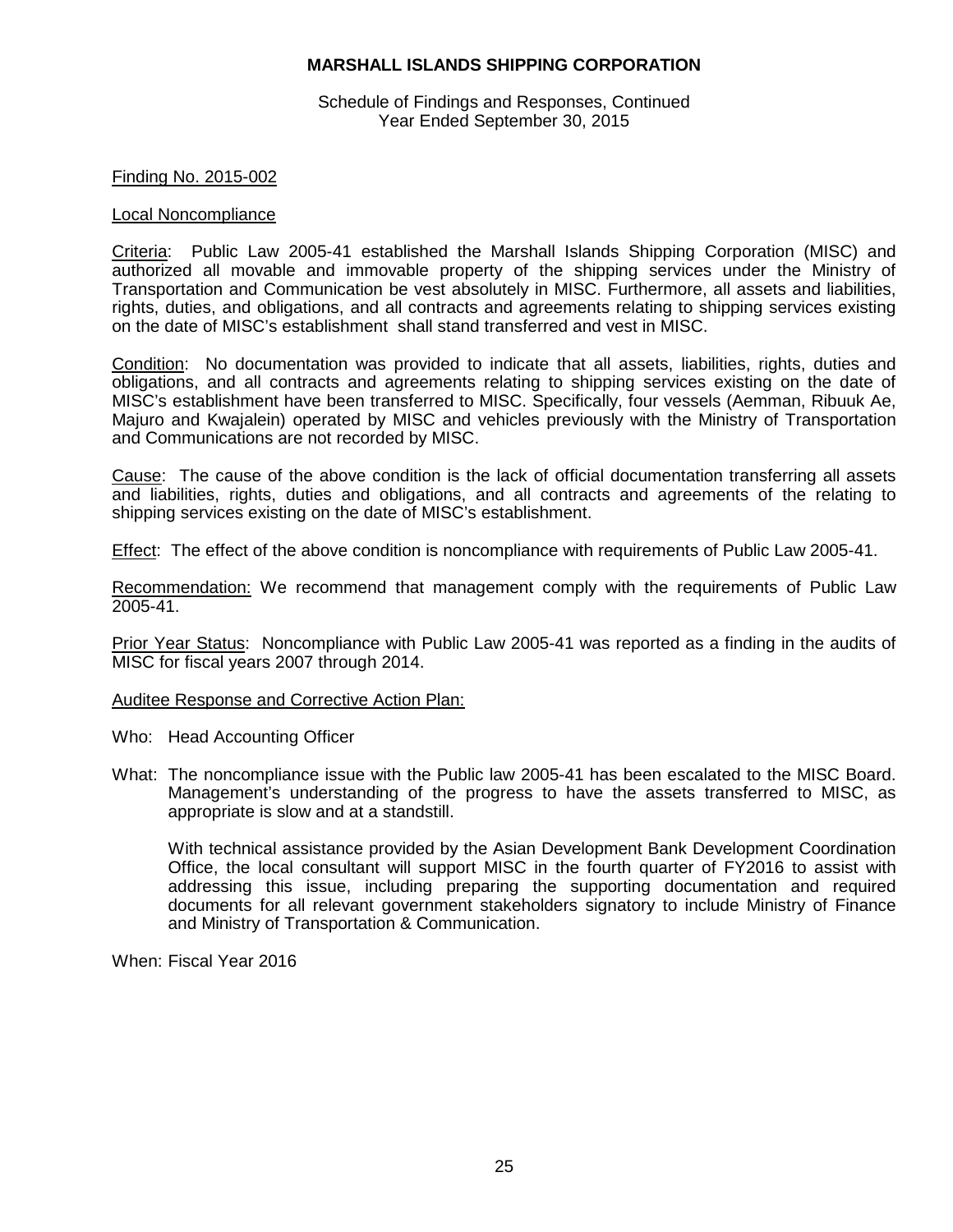Schedule of Findings and Responses, Continued Year Ended September 30, 2015

Finding No. 2015-003

## Local Noncompliance

Criteria: RepMar's Procurement Code states the following:

- (a) Section 124 unless otherwise authorized by law, all Government contracts shall be awarded by competitive sealed bidding.
- (b) Section 127 procurement of goods and services not exceeding \$25,000 may be made in accordance with small purchase procedures promulgated by RepMar's Policy Office. Small purchase procedures are those relatively simple and informal methods for securing services, supplies, or other property that do not cost more than \$25,000. RepMar's Ministry of Finance has previously declared that if small purchase procedures are used, price or rate quotations shall be obtained from an adequate number of qualified sources.
- (c) Section 128 a contract may be awarded for supply, service, or construction item without completion when it is determined in writing that there is only one source for the required supply, service, or construction them.

Condition: MISC does not have a formal procurement policy requiring documentation indicating the history of procurement to be maintained on file.

Cause: The cause of the above condition is the lack of established policies and procedures requiring documentation of procurement procedures to ensure compliance with RepMar's Procurement Code.

Effect: The effect of the above condition noncompliance with RepMar's Procurement Code.

Recommendation: We recommend that management establish policies and procedures to be in compliance with RepMar's Procurement Code.

Prior Year Status: Noncompliance with RepMar's Procurement Code was reported as a finding in the audits of MISC for fiscal years 2007 through 2014.

Auditee Response and Corrective Action Plan:

- Who: Head Accounting Officer
- What: MISC will adopt the RepMar Procurement policy requiring a minimum of three quotes. In addition, MISC will tailor its Procurement policy to the specialized needs of MISC. In some case, MISC access to vendors in the shipping industry is limited for ordering shipping vessel parts. In the case where a minimum of three quotes cannot be met, the Accounting Department will ensure to clearly document the deviation and in compliance with the RepMar Procurement policy.

It is highly likely this will be a repeat finding in FY2016.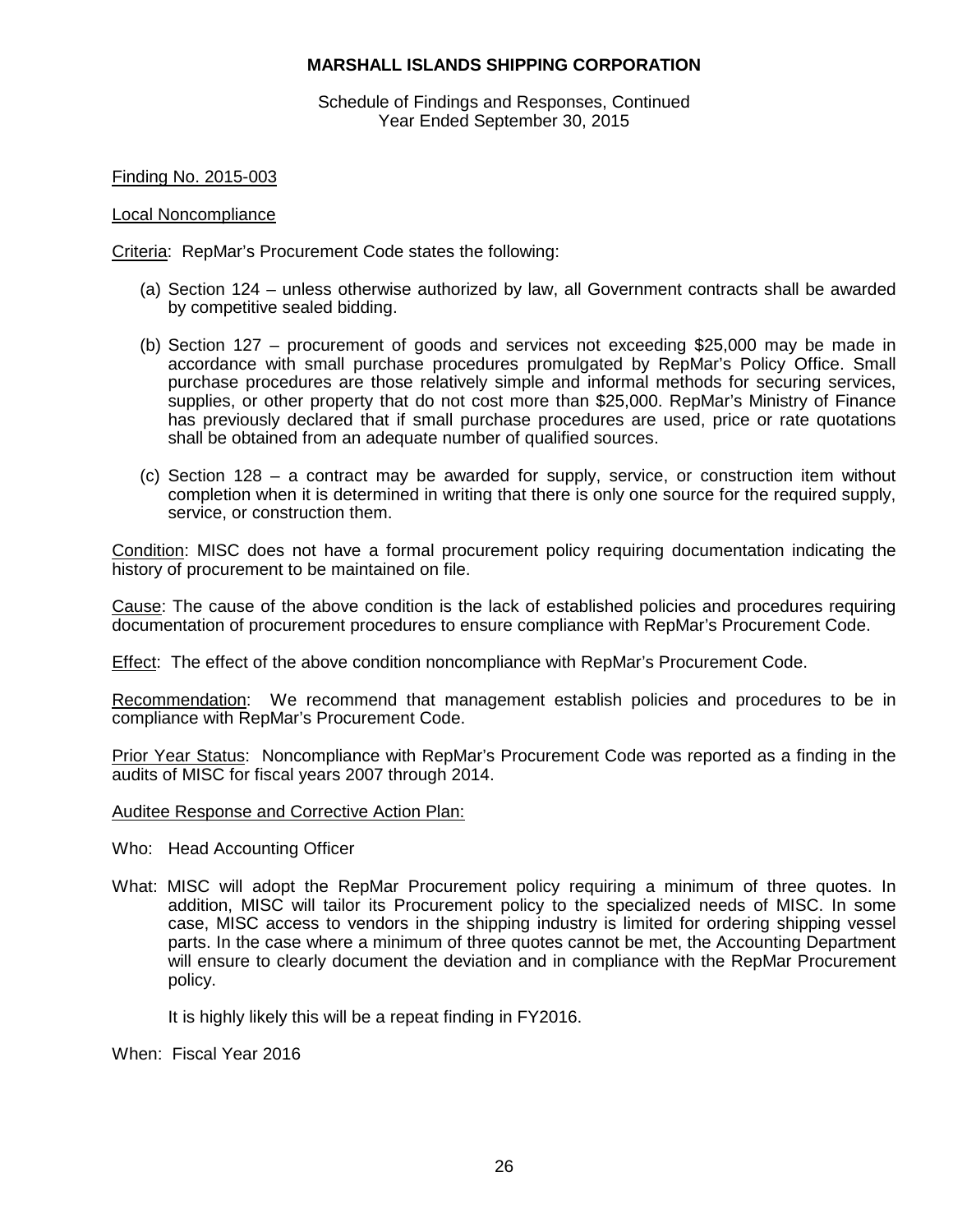Schedule of Findings and Responses, Continued Year Ended September 30, 2015

## Finding No. 2015-004

#### Local Noncompliance

Criteria: Section 426 of Marshall Islands Shipping Corporation Act, 2004 states the following:

- (a) The Corporation may from time to time fix charges for services provided by the Corporation.
- (b) In fixing the charges, the Corporation must follow the procedures set out in this section.
- (c) Before fixing the charges, the Corporation must submit the proposed charges to Cabinet for approval.
- (d) The Corporation must publish notice of charges in the local newspaper or the local radio station.

Condition: MISC is charging based on the rate for charter without the approval of the Cabinet. Also, for periods October 1, 2014 through June 21, 2015, MISC is charging on the rate for passenger without the Cabinet approval.

Cause: The cause of the above condition is approval by the Cabinet has not been obtained.

Effect: Noncompliance with Marshall Islands Shipping Corporation Act, 2004 appears to have occurred.

Recommendation: We recommend that management obtain approval from the Cabinet to be in compliance with Marshall Islands Shipping Corporation Act, 2004.

Prior Year Status: Noncompliance with Marshall Islands Shipping Corporation Act, 2004 was reported as a finding in the audit of MISC for fiscal year 2014.

#### Auditee Response and Corrective Action Plan:

- Who: Head Accounting Officer
- What: MISC currently operates based on tariff rates established back in 1983. With high fuel prices today, there is a critical need for MISC to review and increase its tariff rate. In September 2011, MISC had prepared a proposal for Cabinet to approve a minimal increase in rates for shipping services. As required, the new rates were published to the general public to foster awareness and as required by Section 426 of Marshall Islands Shipping Corporation Act, 2004. To date, Cabinet approval has not been obtained. In FY2014, new rates were applied erroneously. Immediate corrective action to revert back to the old rates is in effect as of 30 June 2015.